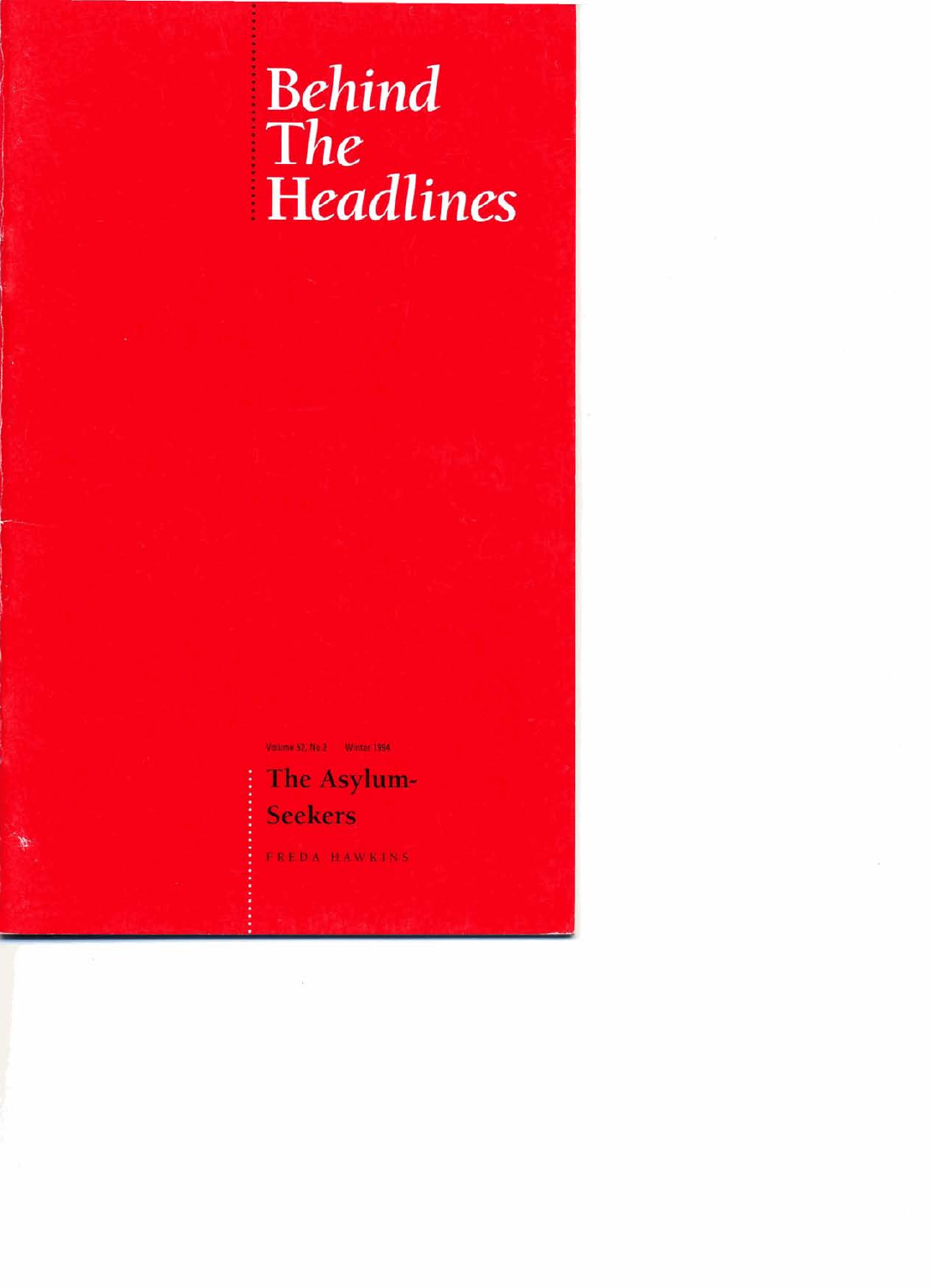# Behind The *Headlines*

Editor: Gayle Fraser

Canadian Institute of International Affairs 1994 Published quarterly \$3.00 per single issue \$13.00 per year (Canadian addresses add 7% GST) GST Registration No. R106861610

Winter 1994 (Date of issue – December 1994) ISSN 0005-7983 Publications Mail Registration No. 2578

Contributions on topical issues in international affairs that will be of interest to members of the Canadian Institute of International Affairs should be addressed to the Editor,  $C<sub>IIA</sub>, 1<sub>5</sub> King's College Circle,$ Toronto, Canada Submissions, typed double spaced, with a minimum number of endnotes, must not exceed 6, 500 words.

The mission of the Canadian Institute of International Affairs is to promote an understanding of international affairs by providing interested Canadians with a nonpartisan, nation-wide forum for informed discussion, analysis, and debate. The Institute as such is precluded by its constitution from expressing an official opinion on any aspect of world affairs. The views expressed in Behind The Headlines are therefore those of the authors alone.

Printed in Canada on recycled paper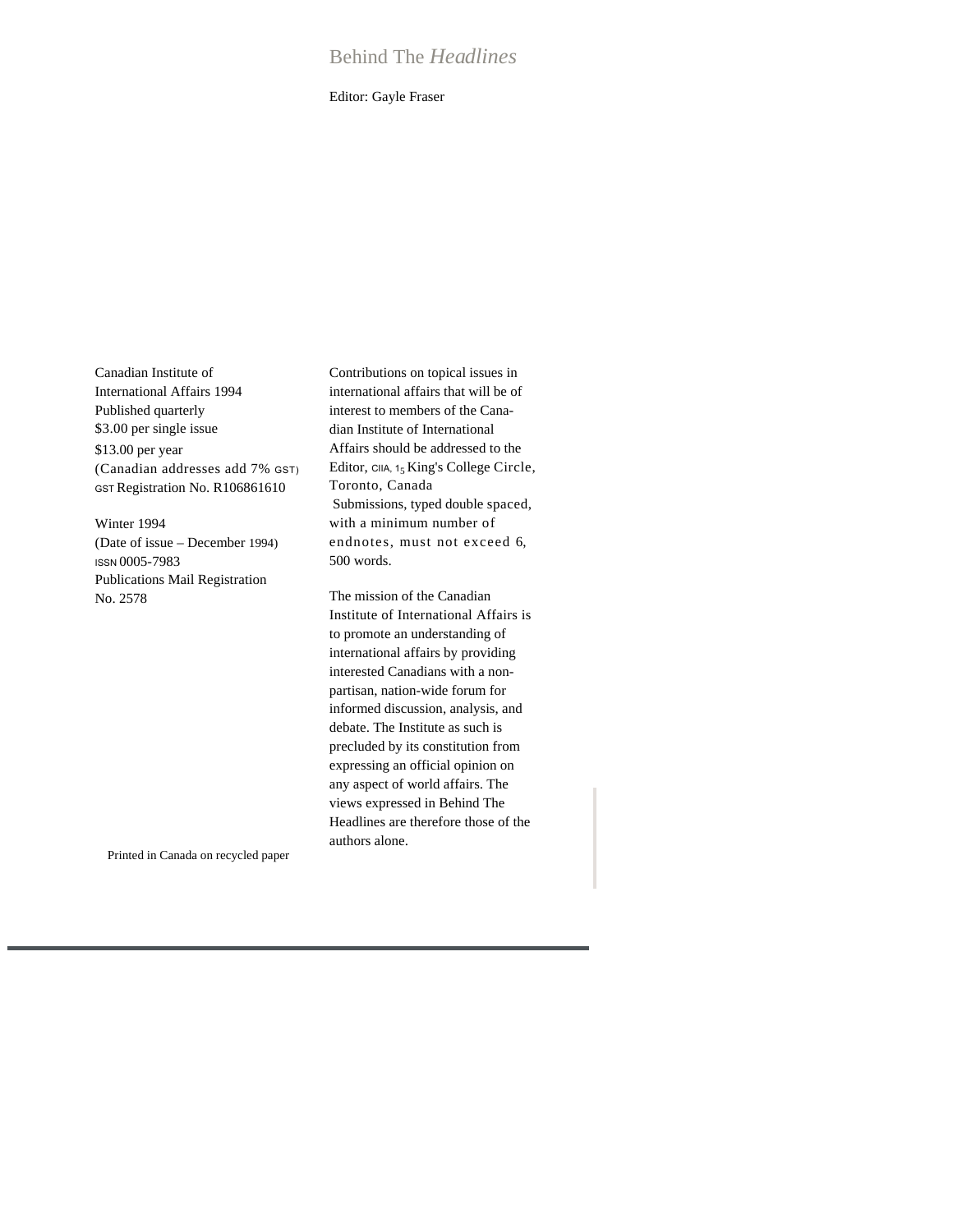# The Asylum-Seekers FREDA HAWKINS

The 'eighties and 'nineties of this century have seen a remarkable migration to the affluent countries of Europe and North America: the asylum-seekers. It has been remarkable not only because of its size and extraordinary capacity to accelerate within a very short time, but also because the flurry of international meetings and consultations which it has engendered have led to much more, probably lasting, international communication and collaboration in the migration field than we have known before. It has also drawn attention to serious weaknesses in our international systems of refugee management and asylum. Subdued now, but not ended by tighter legislation in all the major receiving countries, and displaced from the headlines for the time being by events in Africa and eastern Europe, the movement is still with us, warning of the major population movements which may be ahead in the next century unless we devise better international systems of management and control in this vital area.

#### *Numbers and reasons*

The asylum-seeker movement began to accelerate seriously in 1984, showing once again what an effective instrument what is known as 'the migration grapevine' really is. The news that claiming refugee status was a good way of getting into affluent countries, and of escaping dismal economic and political prospects in one's own, spread rapidly, not least among immigration and travel agents around the world. Applications shot up from some z00,000 in the mid 'eighties to almost 800,000 by  $1_{99}1$  in the countries most affected (members of the Inter-Governmental Consultations on Asylum, Refugee and Migration Policies in Europe, North America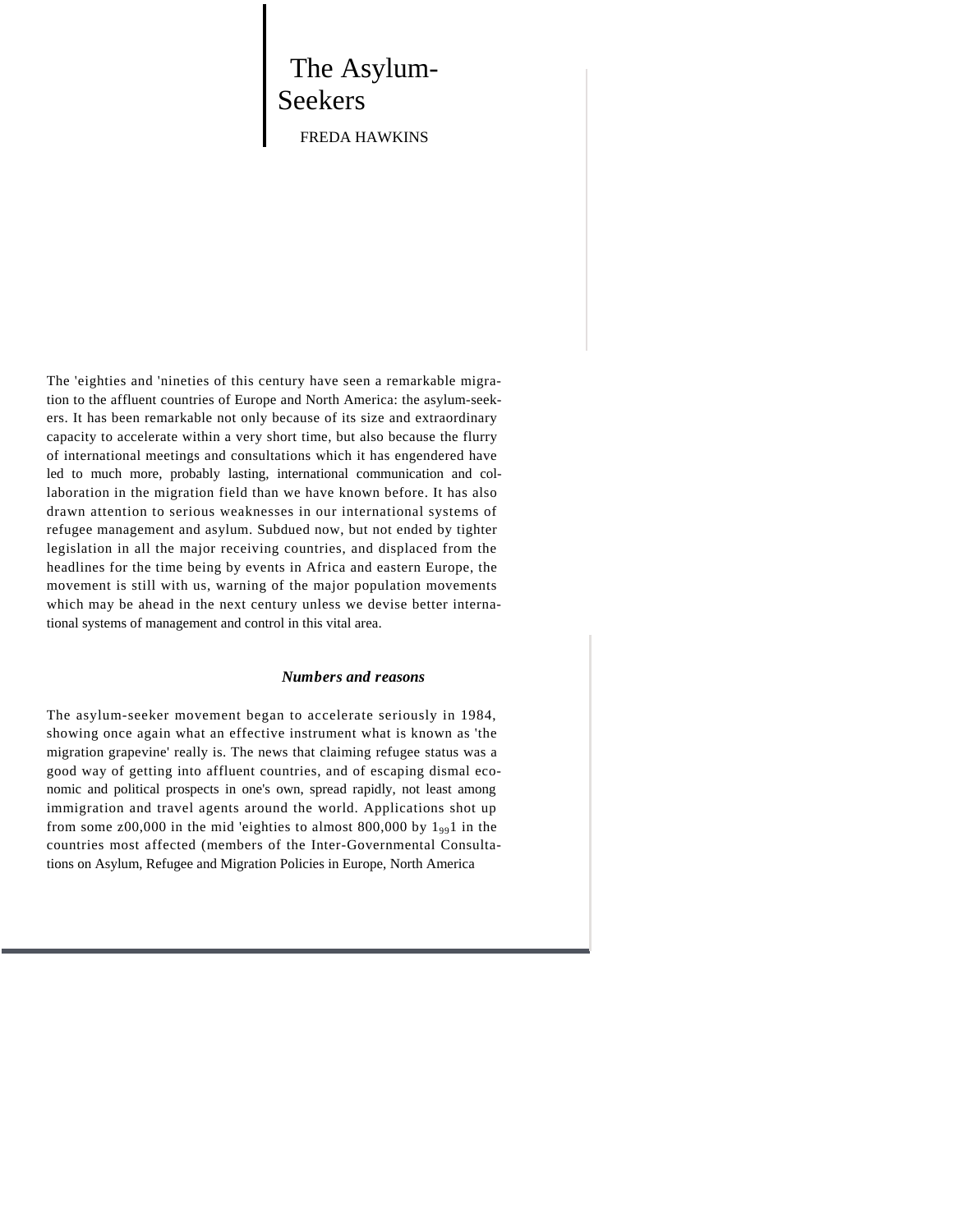and Australia – a new organization also known as the Informal Consultations: see pp  $_{57}$ ). At the same time, costs have increased from approximately us \$2.4 billion to \$9.9 billion to keep pace with these numbers.

Asylum-seekers could be seen everywhere in Europe and North America in the late 1980s and early 1990s: in every immigration waiting room, in every airport, railway, and bus station, and even, in some countries, on foot heading for big cities or neighbouring frontiers. Only a small proportion were real refugees in the sense of the Geneva Convention and Protocol which involves some form of political persecution.' What had begun as a major South-North movement of asylum-seekers had now broadened out to include a large East-West component, the outcome largely of conflict and upheaval in the former Yugoslavia. Nor was it confined to the northern hemisphere. Australia, too, was experiencing growing numbers of asylum-seekers.

What were the reasons for this sudden large-scale migration? Briefly, the reasons can be found in the post-Cold War world itself: the growing disparity between rich and poor nations; swifter and cheaper communications; population growth; ethnic conflicts of many kinds leading to political instability, civil wars, and famine; ecological problems bringing desertification and unending poverty. We should also mention a new reluctance on the part of more people to stay put and endure; a new belief that the whole world was open territory. Perhaps it was an inevitable consequence, too, of rising standards of living and of better education worldwide. There have been many hangers-on in this movement and many well-paying operations large and small' which have been very successful.

No country has taken kindly to this invasion once its proportions became evident. Although some countries moved more swiftly than others to curb the flow, there was a near-uniform response on the part of governments, non-governmental organizations (NGOs), and the public itself. Racism, hostility, and violence towards newcomers began to increase. Members of parliament demanded tighter controls, complaints from the public were aired regularly in the press while NGOS strove manfully to defend the new arrivals. Soon there was a flood of new legislation under study in many countries.

It is evident from this and earlier experiences, that however well-intentioned and liberal a country may be, however impressive its record on immigrants and refugees, it cannot be expected to absorb a large influx of newcomers without a great deal of preparation and a great deal of assistance. Today, this kind of development must be seen *and explained to the public* in an international context and in terms of equal burden-sharing among the countries involved. This emphasizes the need to press ahead with and improve, if necessary, the new kinds of international organizations and networks which have emerged as an outcome of the asylum-seeker movement of the last few years. This paper looks at the most important of these organizations and networks, at the new legislation and procedures relating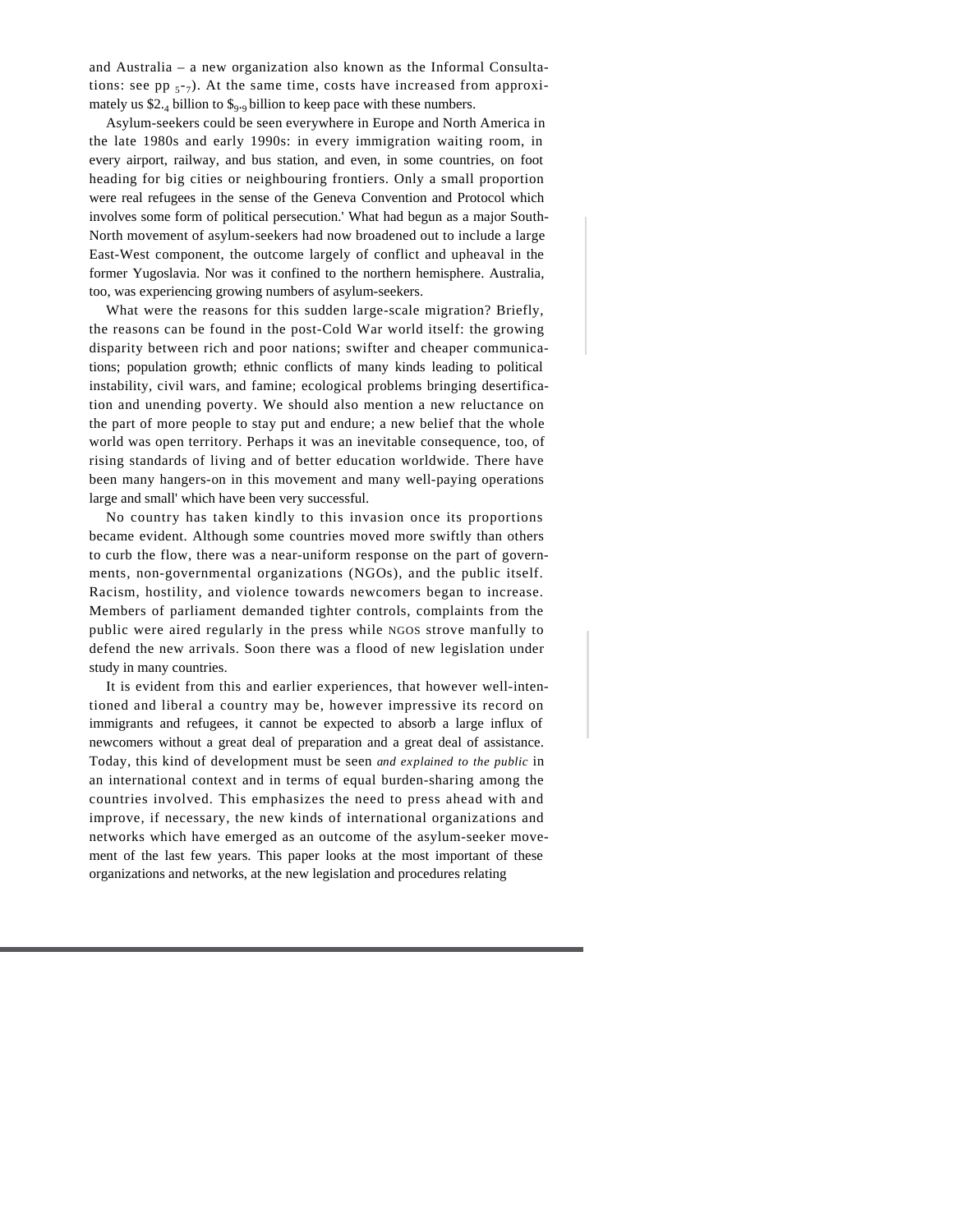to asylum in some of the countries involved, and at what may lie ahead in the migration field in the early years of the next century.

### *International consultation*  **thirty** *years* **on**

A long time ago, a world away, in the late 'fifties, voluntary agencies in Toronto made a plea for regular international consultation relating to immigrants and refugees. In those days, these agencies were a very small voice indeed and no-one paid the slightest attention to them. Anyone involved in immigration at that time, either in government or in a voluntary or academic capacity, will remember the acute angst among some governments (including Canada) at the thought that they might have to hand over a small parcel of sovereignty to the newly created refugee agency the Office of the United Nations High Commissioner for Refugees? They took great care to avoid this. There was no equivalent international organization to handle immigration or any other aspect of international migration. During the next thirty-odd years, communication between governments on migration definitely improved, but never to the point of regular consultation. The cherished view that immigration was a strictly national concern still prevailed. Refugee policy could be a little more flexible. When the asylum-seeker movement began to escalate in the mid-1980s, there were only five international organizations which dealt with some aspects of migration and refugee management. Today, there are more than twenty organizations, committees, and working groups which are active in this field.

The five international organizations were: UNHCR, the International Labour Office, the International Organization for Migration (IOM), the Organization for European Co-operation and Development (OECD), and the Council of Europe. UNHCR had its large Executive Committee' meeting once a year and including a sub-committee on protection. In 198<sub>4</sub>, a Working Group on Irregular Movements was established. ILO was very concerned with migrant workers and, among other activities, produced a number of valuable studies concerning the economic and labour market effects of emigration for sending and receiving countries. lOM5 continued its traditional role of providing services to member governments, including fast, efficient transportation for immigrants, helping refugees who are outside the mandate of UNHCR, and assisting developing countries, mainly in Latin America, through programmes to facilitate the voluntary repatriation of skilled manpower. Since the  $1<sub>9</sub>$  fos, OECD has had a Working Party on Migration which meets once a year. It also has a migration observation system, SOPEMI, which meets once a year and analyses migration flows and related matters in the OECD region. From time to time, OECD has orga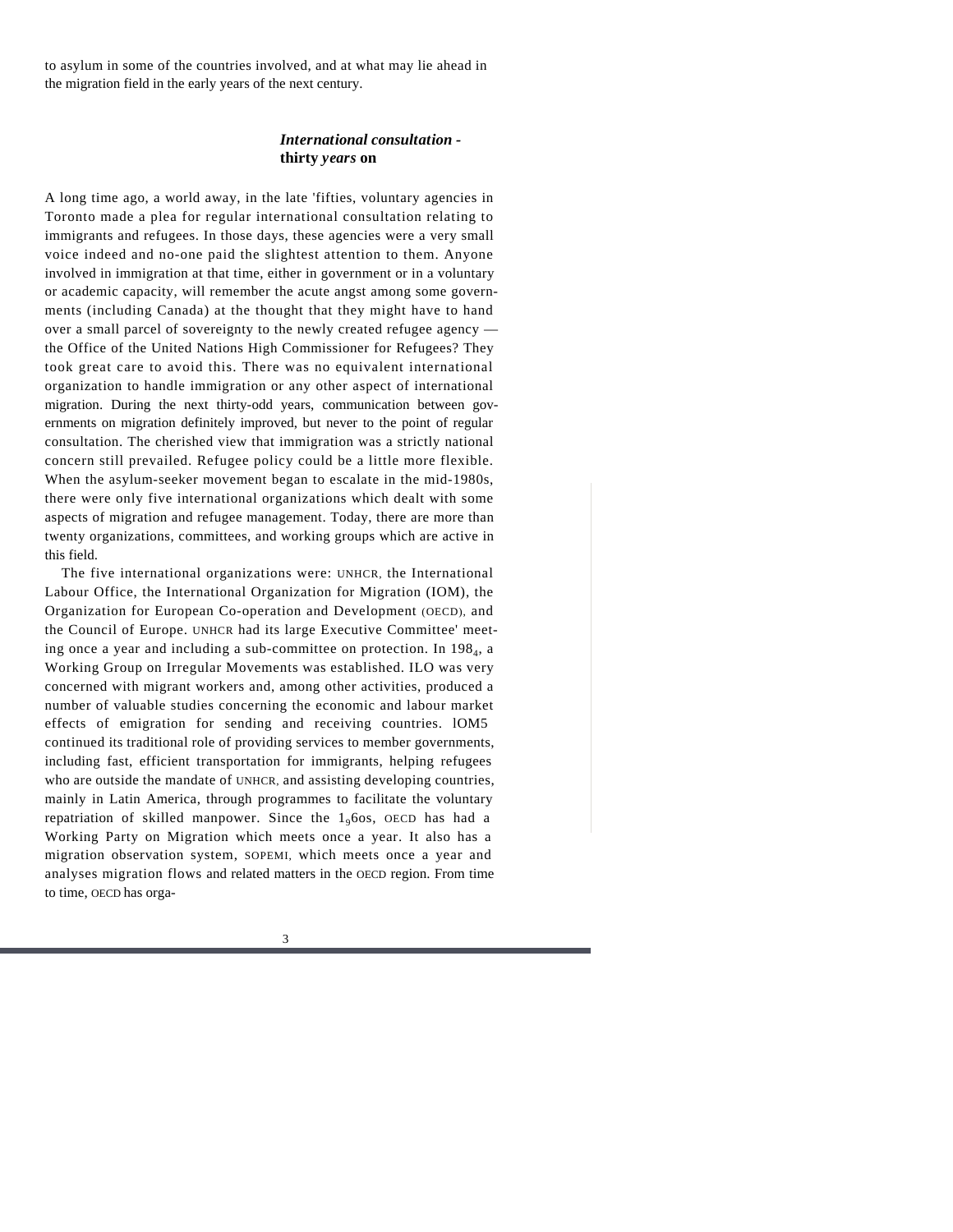nized major conferences on migration issues. Finally, the Council of Europe has had a number of ongoing activities related to migration including a Parliamentary Committee on Migration, Refugees and Demography, a European Committee on Migration (CDMG) meeting twice a year, and CAHAR, a special Inter-governmental Committee for Asylum and Refugees which also meets twice a year. Valuable though all these activities have been, they did not seem to provide an appropriate forum for members to meet regularly and attempt to deal with the asylumseeker crisis, as well as other migration issues, or to facilitate the necessary swift exchange of information among the governments concerned. The possible exceptions were UNHCR and IOM, and some people thought that one or the other should assume responsibility for asylum-seekers. Neither, however, has the least desire to do so.

When interviewed by the author in  $1_{99}$ 1, shortly after her arrival in Geneva, Mrs Sadako Ogata, the United Nations High Commissioner for Refugees, was very firm in her belief that asylum-seekers were a *national* concern and that UNHCR had far too much on its plate with the everexpanding world problem of refugees to take on this extra responsibility. While anxious to co-operate in any way, the director of tOm was equally opposed to the idea of making IOM responsible for asylum-seekers. Nevertheless, the number of asylum-seekers in Europe and North America was growing steadily by the mid-198os and there was still no regular co-operation or exchange of information among the states affected. In November 1985, therefore, the Swedish government convened a meeting in Stockholm of the six European states most involved (Germany, France, Britain, Switzerland, the Netherlands, and Denmark). The then United Nations High Commissioner for Refugees, Paul Hartling, and other UNHCR officials attended the meeting, the main purposes of which were: 1) to explore ways of achieving closer concrete co-operation between these states in a number of areas, with a view to finding better solutions to the new asylum problems; and z) to have 'an open and frank dialogue' with UNHCR on the need to develop a constructive approach to the new asylum situation. As we shall see later, there seems to have been a fairly substantive difference of view between UNHCR and some of the states and individuals involved in these and subsequent discussions on the best way to handle the asylum crisis, the structure and authority of the new consultations, and the extent to which established ideas on asylum, of which UNHCR was the guardian, should be changed.

The Stockholm meeting in November  $1.8<sub>5</sub>$  was the first of a series in Europe on these and related issues in which the number of participants steadily increased. At the second meeting, in The Hague in April 1986, there were two new participants: Canada and Belgium. Austria and Australia ( as an observer) joined the group (which now numbered eleven) in December 1.86. In addition to a number of informal meetings in Geneva,

4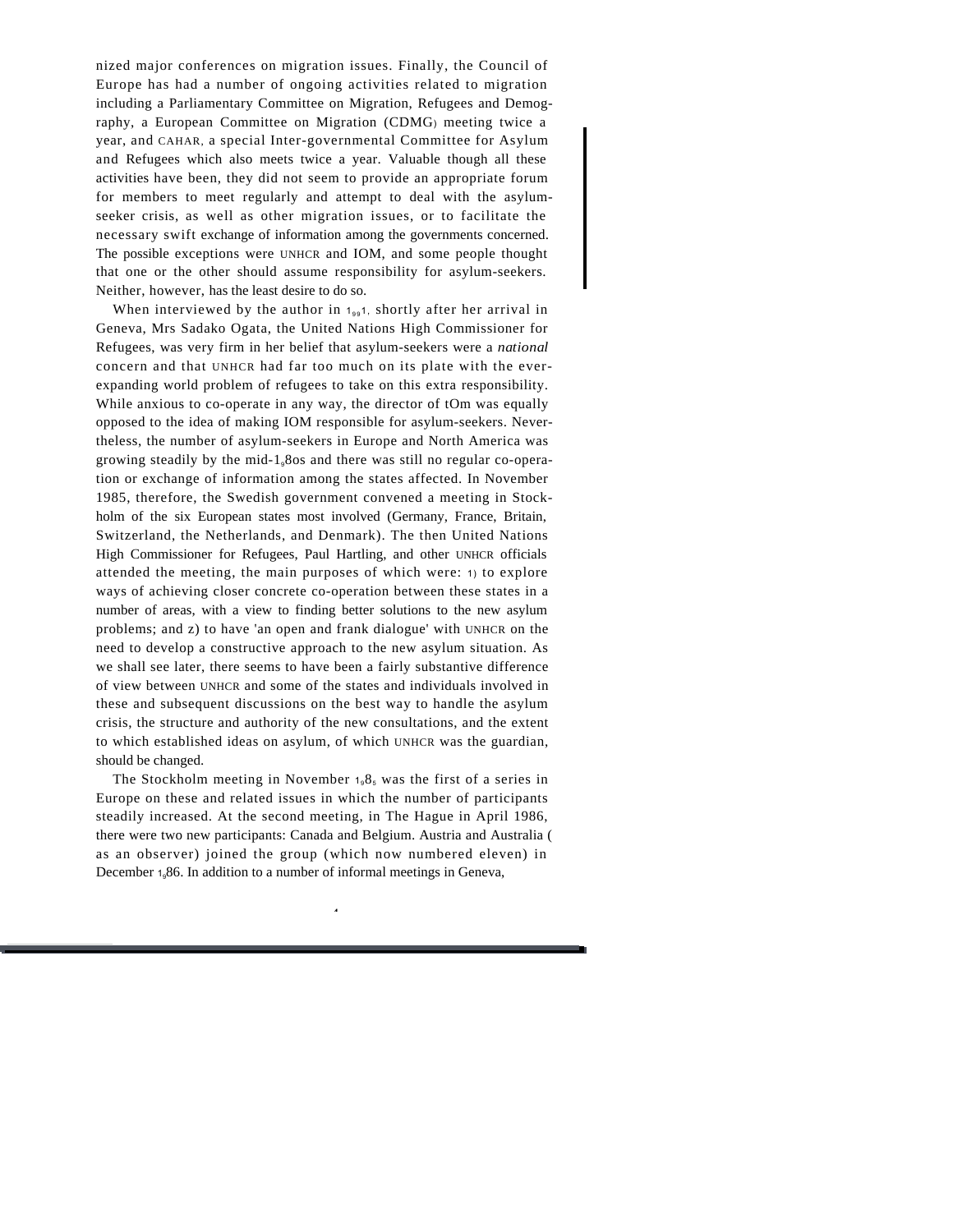at the permanent mission level, the Swiss government convened a critical meeting at Gergensee near Berne in February 1<sub>9</sub>8<sub>7</sub>, at which the character and operations of the new consultations began to take practical shape. The aim was to achieve 'informal state to state co-operation in all relevant areas.' There was a major emphasis on the *informality* of all discussions and procedures which seemed to please most participants. No new international institution was envisaged.

As an outcome of the Gergensee meeting, it was decided to appoint a Coordinator for the Informal Consultations, as they were now known, and to establish an independent secretariat, financed by participating governments but still housed at UNHCR. (A secretariat had been provided by UNHCR since  $1_98_7$ .) This arrangement did not prove to be very satisfactory, however, and the Informal Consultations soon moved to their own premises in Geneva. At the same time, Jean Pierre Hocke, the new High Commissioner, asked the Swedish Under-Secretary of State for Immigration, Jonas Widgren, to take over the job of Co-ordinator of the Informal Consultations or, to give them their full name, the Inter-governmental Consultations on Asylum, Refugee and Migration Policies in Europe, North America and Australia.

By now, Finland, Italy, Norway, Spain, Sweden, and the United States were members of the new organization, which met frequently after the Gergensee gathering. The principle meetings give some idea of the intense activity involved. The Norwegian government convened the fourth full round of consultations near Oslo in May 1988; a fifth at Semmering near Vienna in June 1989 was attended by fourteen states; a sixth in the spring of  $1_{99}$ O established a working group to consider what might be done in the face of considerable increases in the number of undocumented asylum-seekers arriving in all receiving countries: and a seventh was held in Stockholm in June  $1_{99}$ . In addition, there were special seminars and other working groups, including one on Long Term Perspectives and Policies which met at Nyon near Geneva. A critical full round of the Informal Consultations at Niagara-on-the-Lake, Ontario, in June  $1_{99}2$  will be discussed later.

#### *European Community*

Meanwhile, the European Community had become concerned about the rising tide of asylum-seekers and about immigration and asylum policy in general. In October  $1_986$ , the Ministers of Justice and of the interior met in London for the first time and decided to initiate co-operative action among EC members, in order to handle the frontier-free area coming into effect on 1 January  $1_98_7$ . Following this meeting, they developed a work programme for the 'harmonization of immigration and asylum policies' to be carried out before the end of 1993. This was adopted by the European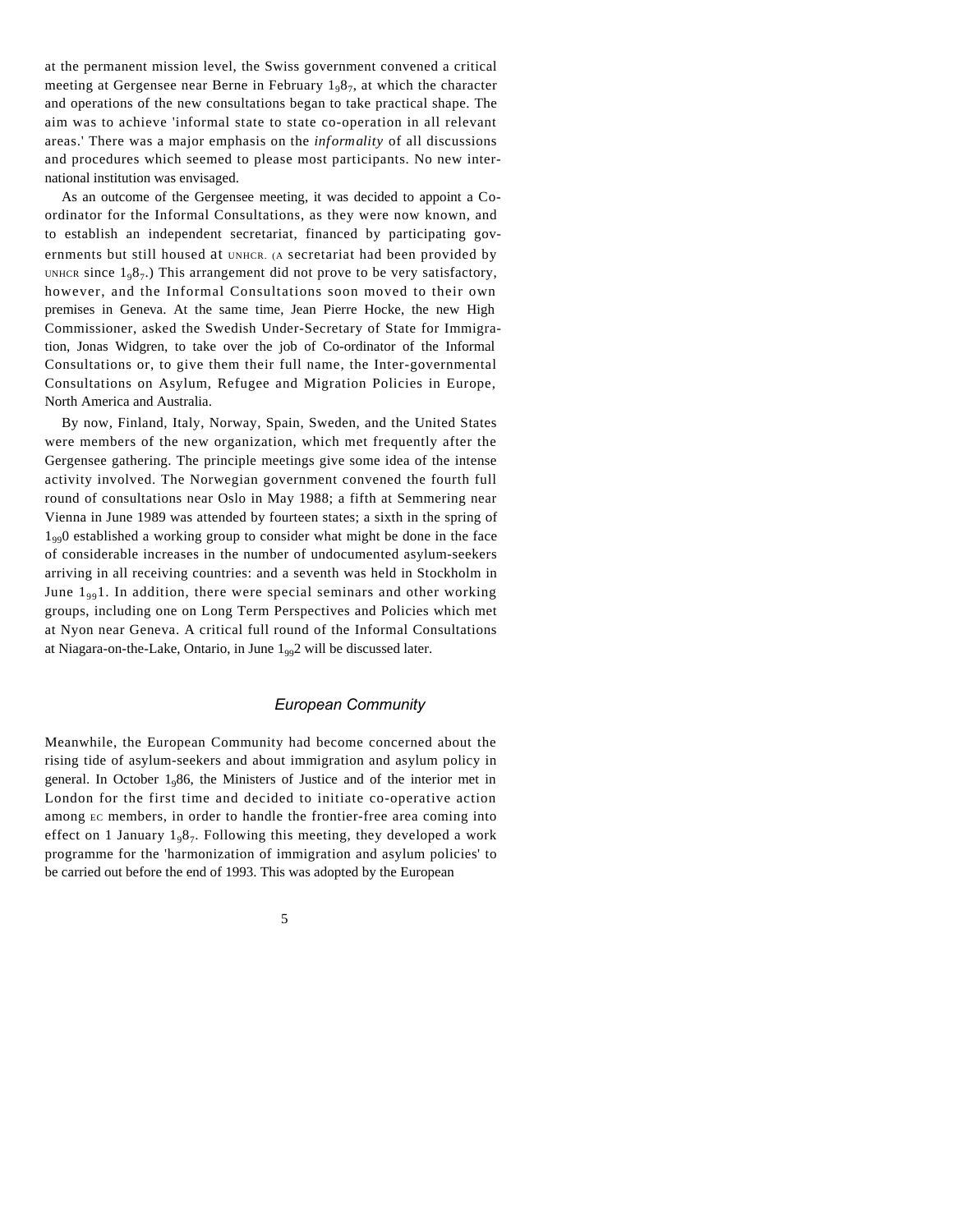Council in Maastricht in 1991. They also created a committee of senior officials, known as the Ad Hoc Working Group on Immigration, with five subgroups (on visa policies, asylum, data transfer, border control, and removals), which have met frequently in the following years.

In addition, the Commission addressed the Council and the European Parliament on immigration and asylum policies in  $1_9$ 91 and  $1_{994}$ . A 1994 Communication recognized that failure to tackled these issues on a cooperative basis held real dangers for the European Union (as the EC was now called). In the Commission's view, the key components of a co-operative approach were: action on migration pressure, particularly through co-operation with the main countries of would-be emigration to Europe; action on controlling immigration in order to keep it within manageable structures; and action to strengthen policies for legal immigrants (as an essential element of the wider need to promote solidarity and integration within the Union).6

Two other important developments within the EU should be noted: the Schengen Accords and the Dublin Convention. The Schengen group, so called after the village in Luxembourg where it first met, initially included Belgium, the Netherlands, Luxembourg, France, and Germany. In an accord signed in  $1_08_5$  and in a formal agreement arrived at five years later, they committed themselves to a European Union with no internal borders. Italy joined in  $1_{99}$ O, Spain and Portugal in  $1_{99}$ 1, and Greece in  $1_{9}$ 92. Austria is to become a member when it joins the EU in  $1_{995}$ . The convention applying the Schengen agreement has been ratified by all EU members except Greece.

The full title of the Dublin Convention, signed in Dublin on 15 June 1990 but not yet ratified by all signatory states, is the Convention Determining the State Responsible for Examining Applications for Asylum in One of the Member States of the European Communities. It is intended to deal with the problem of multiple applications for asylum in which a resourceful (or desperate) asylum-seeker applies to one country after another, or to several countries at the same time. The  $1_{99}$  Schengen Agreement covers the same subject matter. It is a comprehensive treaty of 1 <sup>4</sup>2 articles, including eleven articles under the heading Responsibility for Examining Applications for Asylum.

There has been a new development in the saga of the Informal Consultations. It seems that some states and individuals felt that the precise relationship of UNHCR and the Informal Consultations had never been satisfactorily defined. Should the secretariat report to the High Commissioner or to the participating states? Some states thought that UNHCR should play a very important role – as a guiding hand in fact – others that  $\infty$ operation was best served by direct state-to-state communication. At a special meeting, convened by Switzerland at Kloten (Zurich) in May 1991 and attended by the 16 participating states only, a delegation consisting of Britain, Canada, France, and Sweden was appointed to make a joint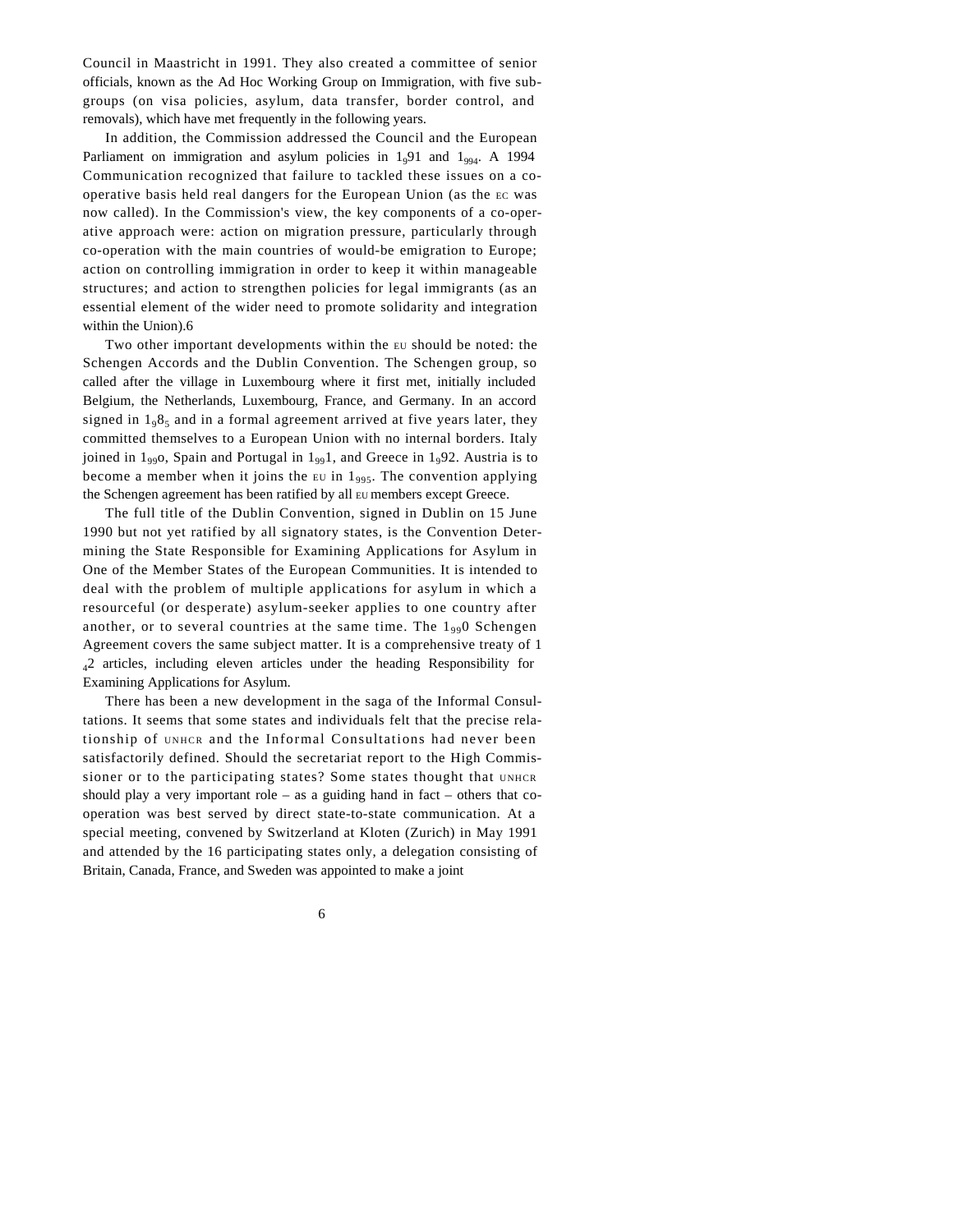approach to the new High Commissioner, Mrs Ogata, urging that a special agreement be concluded with UNHCR under which the secretariat of the Informal Consultations would report, for a trial period of eighteen months, to the participating states only, but would continue to enjoy United Nations diplomatic status and administrative support. The secretariat would also act as an independent entity with respect to other international forums and to other non-participating states. The agreement, drawn up under British chairmanship, was signed by UNHCR at the end of June 1991 and was due to expire in December 1992.

It did not last, however, or not without substantial alteration. At the next full round of consultations at Niagara-on-the-Lake in June 1991, UNHCR made it known that it would not prolong the agreement unless the Co-ordinator of the Informal Consultations, Jonas Widgren – perhaps the most convinced supporter of full independence for the Informal Consultations, and the most doubtful of the wisdom of a close connection with UNHCR - Was replaced by someone who was acceptable to UNHCR. This move apparently caused much confusion and debate among the participating states. Five 'crisis meetings' were held in Geneva under Canadian chairmanship through the fall of  $1_{99}$ 2. Eventually, however, the UNHCR proposal was accepted, and it was agreed that a secretariat function for the Informal Consultations would be provided jointly by UNHCR and IOM The new Co-ordinator was to be Hendrik Olesen of Denmark, an experienced international civil servant.

But that was not the end of the matter. As an outcome of these events, the Swiss and Austrian governments, later joined by Sweden, decided to create a new international organization concerned with migration, based in Vienna, to be known as the International Centre for Migration Policy Development. Its director would be Jonas Widgren. In an agreement signed in June 1993, which is to last initially for three years, the two governments undertook to act as sponsors for the new organization with Switzerland responsible for staff financing and Austria providing the premises and office infrastructure. The objectives of the Centre are described as 'the elaboration and implementation of long-term strategies to cope with the migration phenomenon – strategies (aiming at) facilitating early warning, combating root causes, harmonizing entry control measures and co-ordinating alien, asylum and refugee policies.' The agreement also aims at promoting international co-operation in the area of migration policies, as well as relevant research in these areas.

These are confusing developments. It appears that the Informal Consultations are continuing to function in Geneva as before with 15 members now (Austria has gone but Switzerland remains), and in a rather more comfortable relationship with UNHCR. Only time will tell how these two organizations will develop or relate to each other, but no doubt the events recorded here are simply a beginning of what will be a major search for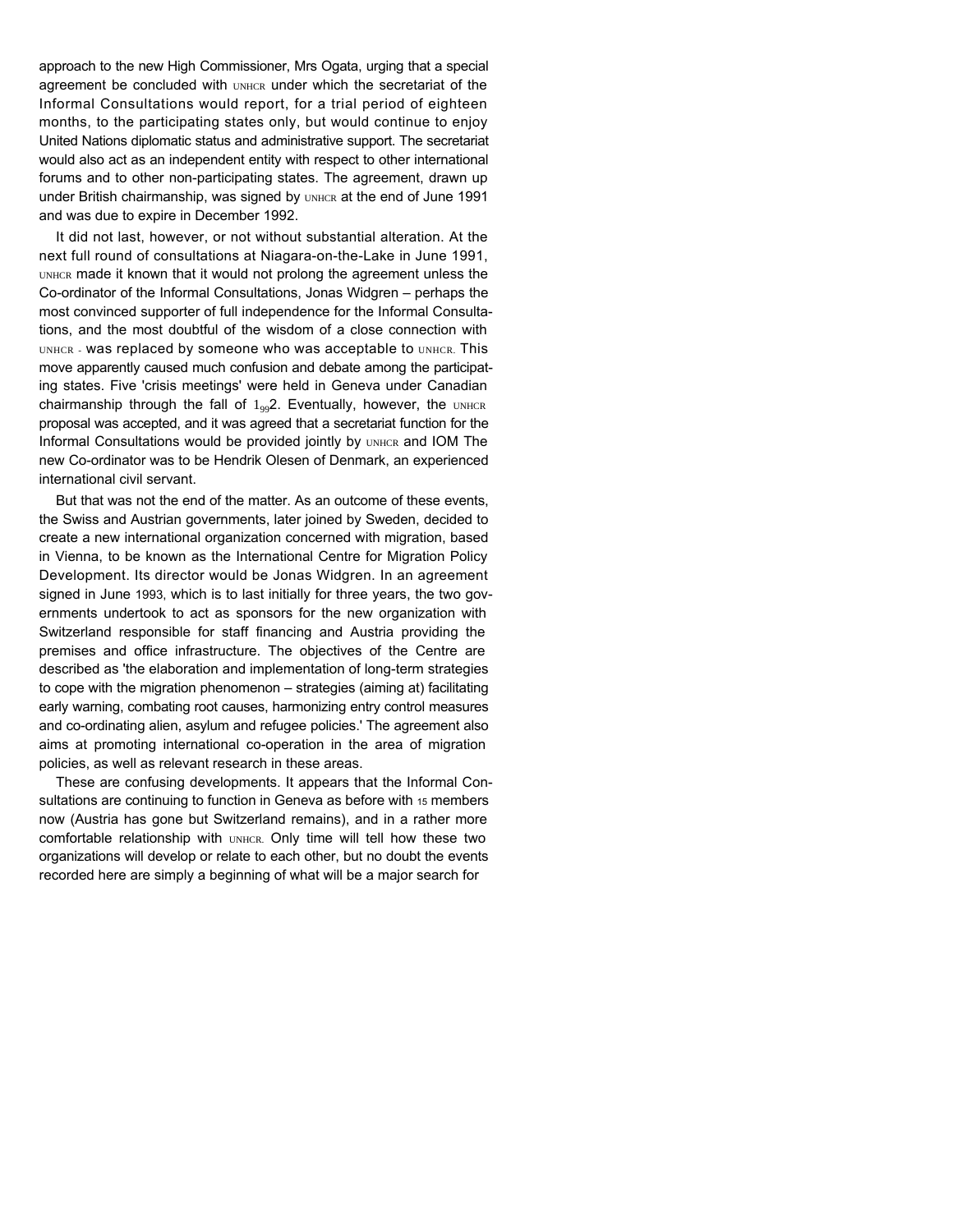appropriate institutions in international migration – both internationally and regionally – in the coming years.

## *National Policies and Attitudes*

We will now look briefly at the very similar responses of a group of seven countries in Europe and North America to the asylum-seeker crisis.

#### **Germany**

Germany's experience with asylum-seekers is probably better known internationally than that of any other country, first, because the numbers have been so large, far exceeding those of its EU partners; and second because the international media have concentrated so heavily on the growth of right-wing opinion and acts of violence against migrants in Germany, as a result of the asylum-seeker movement.

Asylum-seekers poured into Germany from the mid-'eighties on, drawn by its central location, liberal asylum laws, high standard of living, and generous social security. The numbers increased dramatically from 19,737 in 1983 to a high of  $_{43}8,1_{9}1$  in  $_{199}2$ . A substantial increase from 1991 on is due to the disintegration of the former federation of Yugoslavia. UNHCR estimated that 2.3 million former Yugosla<sup>y</sup>s fled from that point on, Germany admitting the largest number. There were other large movements into West Germany in the late 'eighties making a staggering total of newcomers. In  $1_98_9$ , until the fall of the Berlin Wall,  $_{34}0,000$  East Germans had arrived in West Germany. People of German origin from Central and East European countries with a constitutional right to return to Germany arrived also – 203,000 in 1988 rising to 400,000 in 1990.

The critical factor in the control or otherwise of the asylum-seeker movement in Germany was Article 16 of the  $1_{949}$  German constitution which states that 'persons who are politically persecuted have a right to asylum in Germany.' This came to have considerable symbolic significance as part of Germany's recovery from the Nazi era, and many Germans became very attached to it. The Social Democratic party was a fierce defender. But Article 16 meant that almost anyone could gain entry or at least a hearing in Germany and, in a very judicial system, manage to stay through prolonged appeals. Huge backlogs developed and the whole asylum system became seriously overburdened. Argument over Article 16 continued in the Bundestag, and for several critical years it seemed as if political parties would never agree. Eventually, however, a compromise was reached. On 6 December  $1_{99}z$ , the parliamentary groups of the CDU/CSU, SPD, and EDP agreed on a Joint Concept regarding Asylum and Migration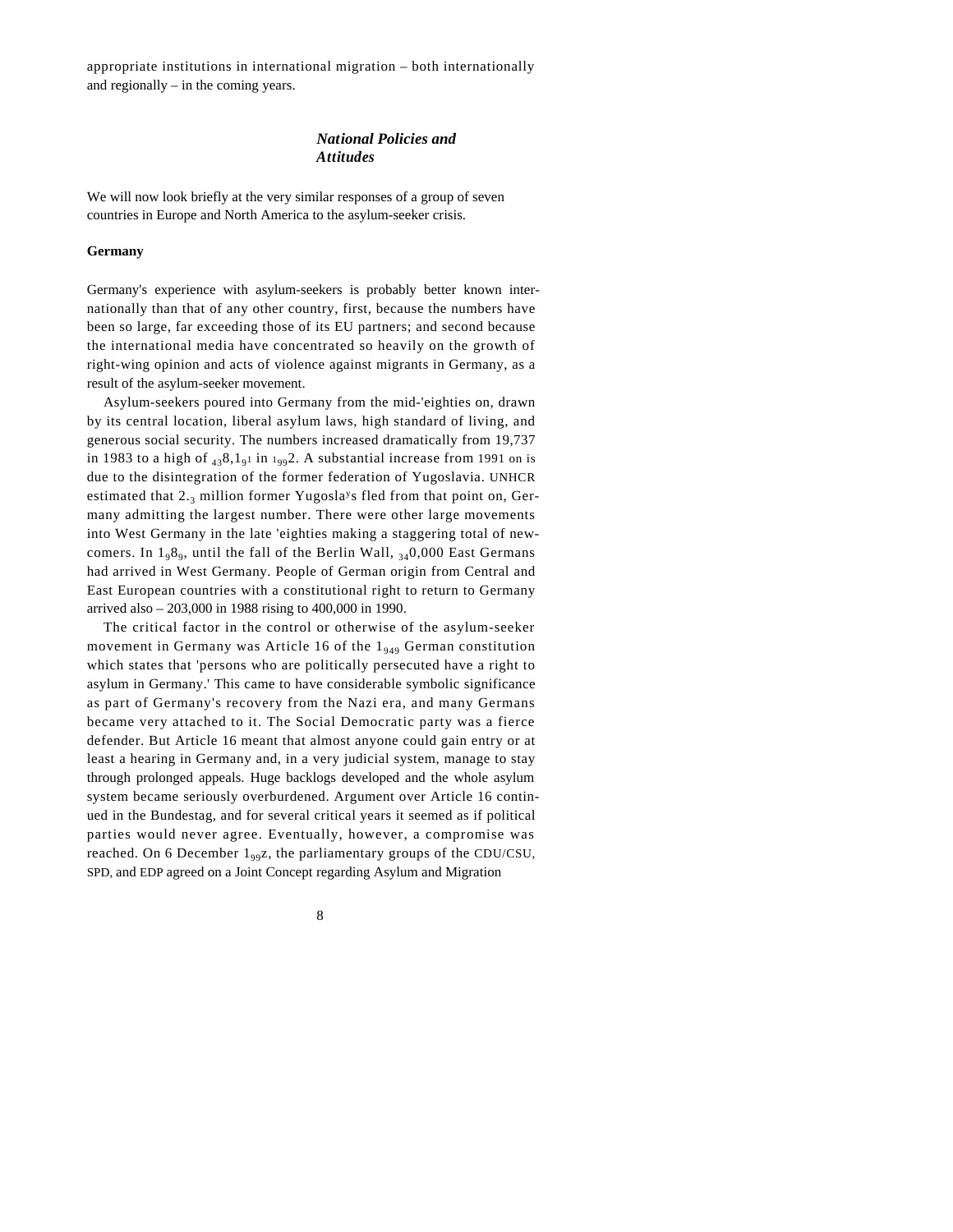Issues. A Draft Act Amending the Basic Law was submitted on  $1<sub>9</sub>$  January  $1_{0.93}$ . This left Article 16 alone but added another article (Article 16a) which imposed some severe limitations on its implementation. This legislation, which came into effect in July 1993, provided that a person arriving in Germany via another state of the EU, or one in which the  $1_{95}$  Geneva Convention and the European Convention on Human Rights were applied, was safe and had no need of or right to asylum in Germany All EU and European Free Trade Association states, as well as Poland and the Czech Republic, were considered safe third countries. The new legislation also introduced the concept of 'safe country of origin.' Asylum applications from citizens of these countries were to be considered as 'manifestly unfounded' and accepted initially only in special circumstances. In addition, readmission agreements were negotiated with Poland, Switzerland, and the Czech Republic. As a result of these measures and further administrative reforms which we cannot explore here, the total number of new asylumseekers arriving in Germany from 1993 onwards has been substantially reduced.

#### **Sweden**

Sweden is another country which has been very attractive to and useful for asylum-seekers, although the numbers have of course been much smaller. Since conflict erupted in the former Yugoslavia, more than I00,000 persons have sought asylum in Sweden. The number of asylumseeker arrivals increased from  $14,500$  in 1985 to  $8<sub>3</sub>,200$  in 1992 before declining in 1993 to 37,600, largely as a result of tightened asylum procedures. A new Aliens Act which determines the right of aliens to enter, remain, and work in Sweden, as well as the right of asylum, came into force on 1 July 1989. One of its objectives was to speed up asylum processing. A 1993 amendment provides that people assisting aliens to enter Sweden illegally can be sentenced to two years' imprisonment and confiscation of the means of transport used. An asylum applicant who consciously gives false statements or withholds relevant information can be fined or sentenced to six months' imprisonment. In order to streamline the appeal process then subject to long delays, an Aliens Appeal Board was established in January  $1_{99}2$  as the body to make a final decision on asylum cases. As part of this speeding-up process, the Swedish Immigration Board ( SIV) took over from the police in July  $1_{99}z$  responsibility for investigating asylum cases.

During the winter of  $1_{99}$ 1-2, there were several serious crimes of violence against individual immigrants in Sweden, as elsewhere in Europe. According to the Swedish Ministry of Culture: 'A strong body of popular opinion developed, and manifestations against xenophobia and racism and for solidarity with Sweden's immigrants took place all over the country' There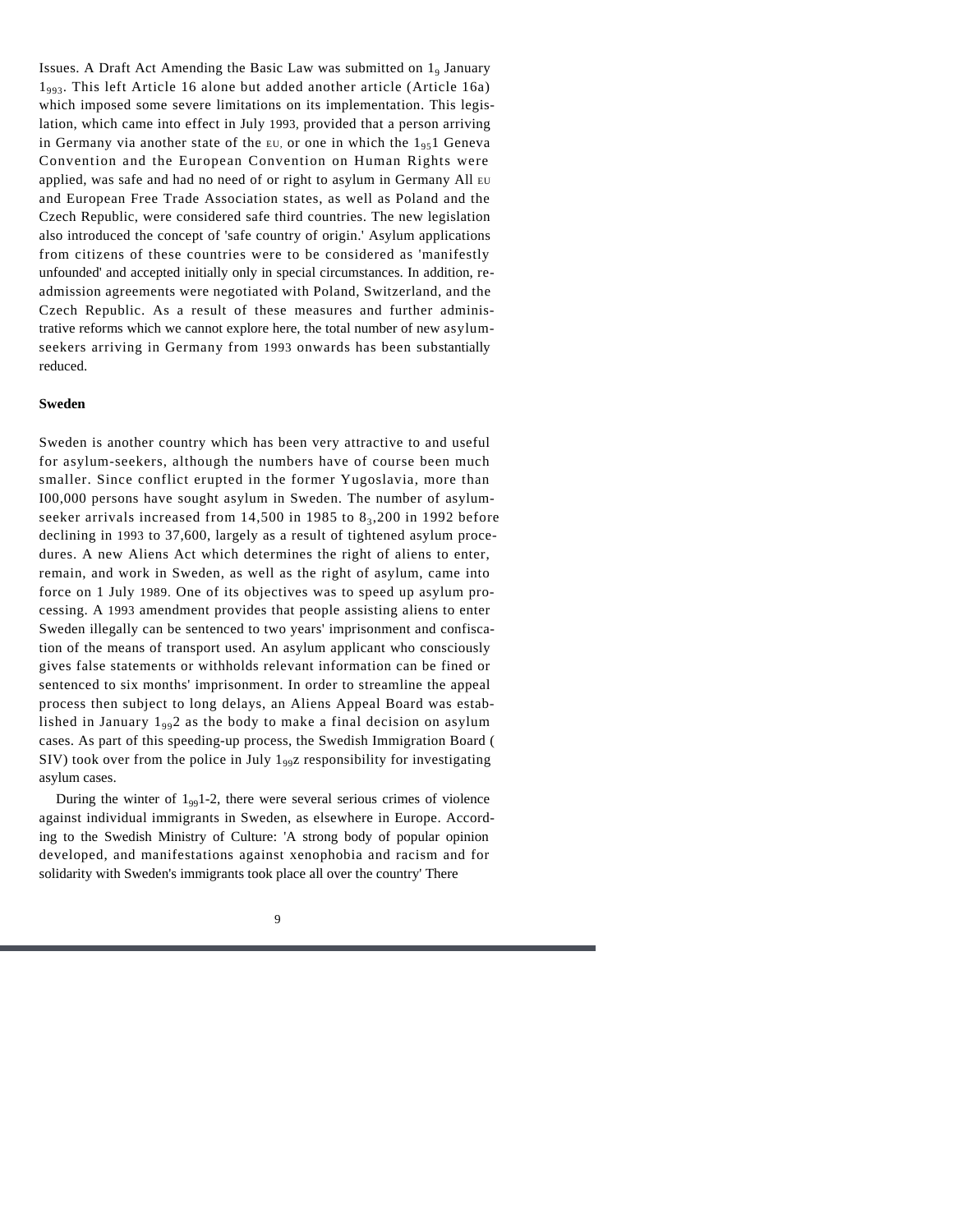was some evidence too of a hardening of attitudes towards aliens, particularly among the young. In 1992 and 1993, the Riksdag (to which the Swedish government reports annually on immigration and refugee policy) voted that considerable sums be spent on measures to combat xenophobia, racism, and anti-semitism. In 1993, the government appointed a parliamentary commission to review immigration, refugee, and asylum policy (the latter in an international context). The commission was also asked to make suggestions for improving ways in which the integration of immigrants into Swedish society could be achieved and to consider how Sweden might become a more culturally pluralistic society. Commission deliberations are to conclude by 1 March 1995.'

#### **France**

As a former colonial power bordering on the Mediterranean, France (with Italy and Spain) has been exposed to a very large movement of asylumseekers from the turbulent Maghreb (Morocco, Algeria, and Tunisia), as well as from elsewhere. Traditionally, France has had a positive attitude towards immigration, particularly from its colonies, and generous naturalization laws. During the de-colonization period, over two million people from the former French colonies migrated to France. Today immigrants ( foreign-born and aliens born in France) number about 8 million, or 14 percent of the total population.

At both the national and local level, these positive attitudes towards immigration and migrants in general have been changing. The third survey of the French Human Rights Commission, conducted between 21 and 23 November 1991 with a sample of  $9<sub>9</sub>0$  persons, confirmed the rise of racism and xenophobia among the public. The deepening of racist attitudes mainly reflect hostility towards North Africans and their French-born offspring (although refugees and asylum-seekers from eastern Europe were not very welcome either). Seventy per cent of the respondents thought that 'there were too many Arabs in France' and sixty per cent thought that immigrant workers were a burden on the economy.8

France has been particularly concerned about Algeria (which it ruled for 132 years), where the strength of fundamentalism and recent attacks on foreigners give cause for alarm. Until Algeria's independence from France in  $1_962$ , all Algerians were French citizens, and most of its  $2_7$  million people speak French. It is estimated that between one and three million Algerians live in France, legally or illegally. What the French fear is a mass exodus of Algerians to France, although this has not occurred yet. The French government has promised to accept all French citizens living in Algeria, as well as the  $2<sub>5</sub>$ ,000 others who have dual nationality, but not many more. Both Interior Minister Charles Pasqua and Foreign Minister Alain Juppe have stated plainly that France will not accept a flood of Algerian refugees.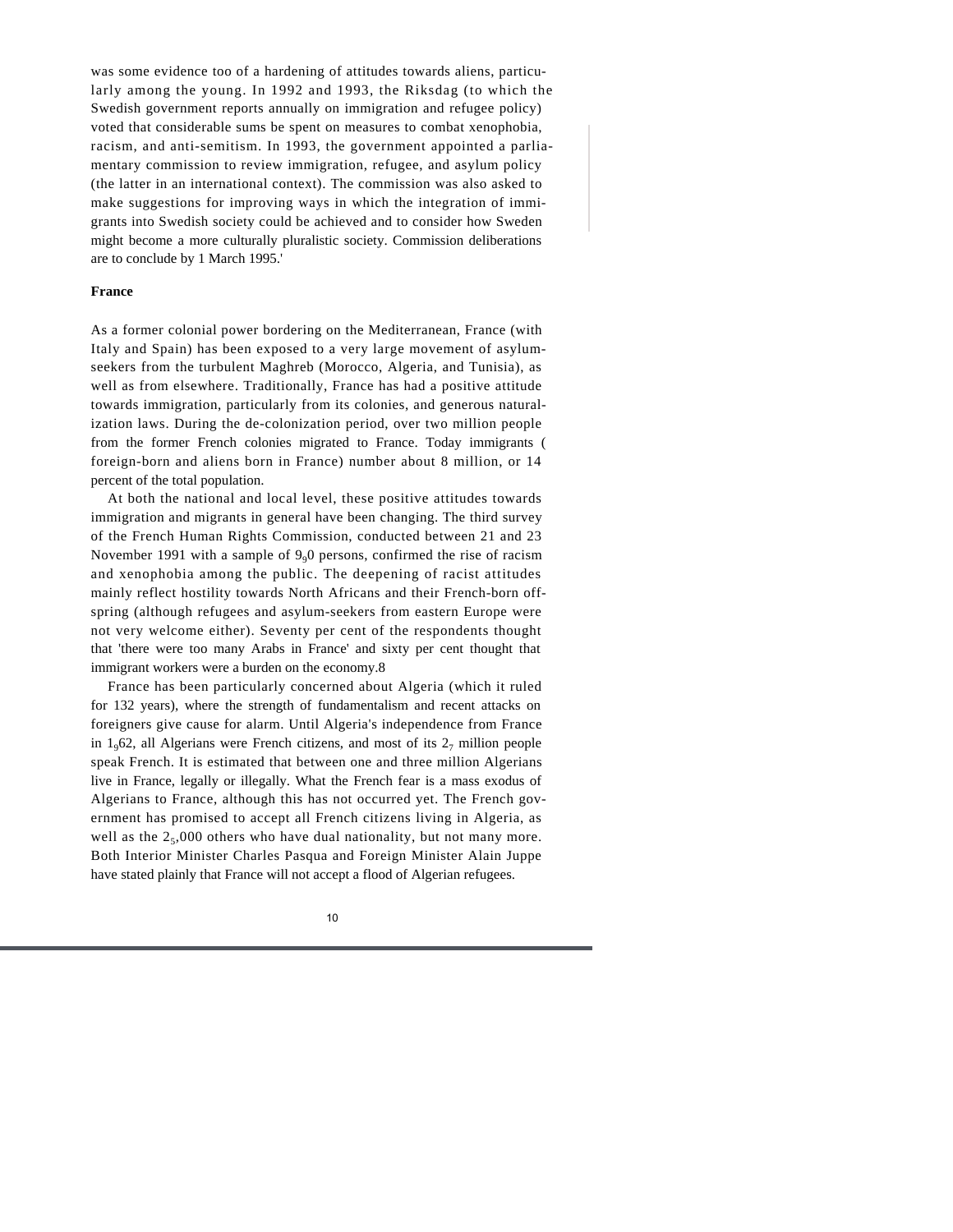In view of the 1z.7 per cent unemployment rate and the support given to the fiercely anti-immigrant National Front of Jean-Marie Le Pen, it is feared that this would cause widespread unrest.9

There was a rapid rise and eventual decline of asylum-seeker arrivals in France from  $1_{5,9}$ 00 in 198<sub>4</sub> to a high of 6o,000 in  $1_{9}8_{9}$ . By 1993 the numbers were down to 26,500. Measures to control the flow have included removing the right to work of asylum-seekers, enlarging the list of visa requirements, intensifying fingerprinting, strengthening border controls, and introducing sanctions against those who employ asylum-seekers. Substantial additional resources were also allocated to OFPRA (Office Francais de Protection des Refugies et Apatrides) to improve and speed up asylumseeker processing.

#### **The Netherlands**

The Netherlands has a long history of immigration, mainly reflecting its status as a colonial power which it still is, but not, of course, on the same scale as in the past. The largest group of immigrants from its former colonies are from Surinam. They number about 240,000 and nearly all are Dutch citizens. They have not done very well in the Dutch labour market and have a high unemployment rate. The Dutch Antilles accounts for an additional 8o,000 immigrants. Some 692,000 foreign citizens live in the Netherlands, half of whom are Turks and Moroccans mainly recruited as foreign workers.

Asylum-seekers have been the subject of vigourous debate in recent years. There has been a fairly steady increase in numbers from 2,603 in 198<sub>4</sub> to 20,346 in  $1_{99}$ 2 and a large increase to 35,399 in 1993. By far the largest number of requests for asylum filed in  $1_{99}$ 2 and 1993 have been from the former Yugoslavia and from Somalia. The new Immigration and Naturalization Service (INS ) of the Ministry of Justice estimates that approximately 83 per cent of the total number of asylum-seekers travel to the Netherlands via other countries, mainly from Germany

A number of measures have been taken in the last few years to control the flow of asylum-seekers and to make asylum law and procedures more effective, but we will concentrate here on the most recent only. On 23 December 1993, the Dutch parliament passed a draft bill to revise the Aliens Act  $(1_96_5)$ , the basic legislation affecting asylum-seekers. With the exception of certain articles which depend on other acts coming into force, the revised Act became law on  $t$  January 1994. According to the Immigration and Naturalization Service, 'the amendments to the Aliens Act were inspired by far-reaching changes in the national and international field of immigration policy over recent years. The greatly increased flow of asylum applicants in 1993 (35,399), a rise of 75% in comparison to 1992, was a major factor in this.' The main principles underlying the revised Alien's Act are described as swift and brief application procedures, effective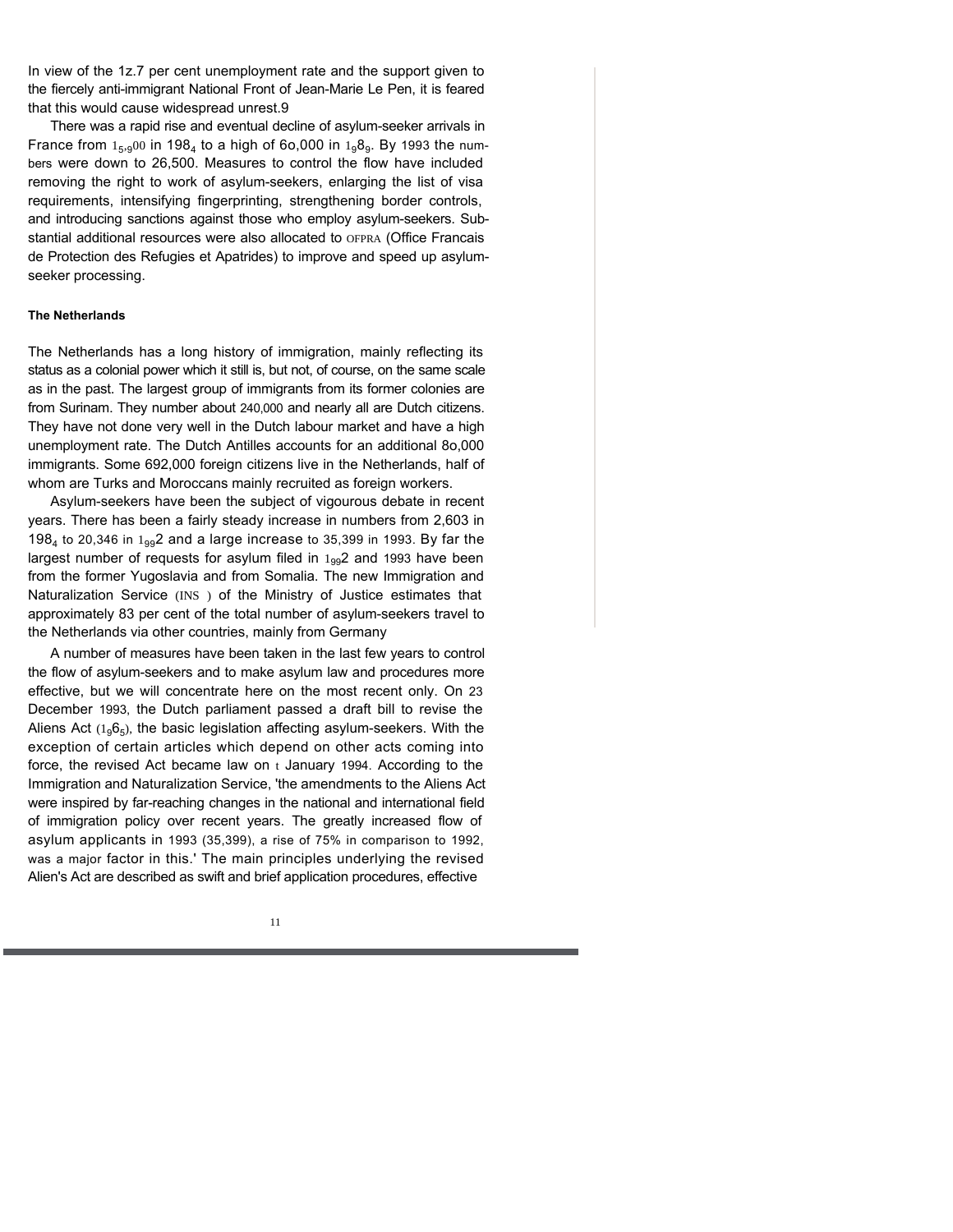monitoring and expulsion of illegal immigrants, and measures to stop illegal residence.

One of the other objectives of the Act was to bring Dutch legislation in line with German legislation in order to prevent the phenomenon of ` asylum shopping' between the two countries. The revised Aliens Act also contains amendments to the Penal Code: for example, by creating penalties for carriers responsible for a vehicle or aircraft bringing immigrants into the Netherlands whose lack of travel documents would otherwise deny them access. In line with the Implementation Agreement to the Schengen Accord, a penalty was introduced for employers hiring illegal immigrants, and a fee of  $50$  guilders was imposed before an application for admission to the Netherlands can be processed. Further changes to the Aliens Act are now being prepared.'10

The INS, described as a 'largely autonomous agency linked to the Ministry of Justice,' was opened on 1 January 1994. It replaces the former Directorate of Alien Affairs in the Ministry, and its responsibilities include the processing of asylum applications under the revised Aliens Act. In the very near future, it is expected that all asylum applications will have to be submitted on arrival at one of three centres – Amsterdam's Schiphol airport or at either of two registration centres near the Belgian and German borders. In these centres, the INS will decide within twenty-four hours whether the asylum-seekers may proceed to a regular investigation and reception centre or not. If not, the application will be rejected within the same twenty-four hour period.

Several other administrative measures have been introduced recently in the Netherlands in an attempt to deal with the continuing high inflow of asylumseekers. These have included the recruitment of an additional 500 police to monitor illegal aliens, the use of mobile police groups (popularly known as flying squads) in areas close to the German and Belgian borders, and bilateral talks with Germany and Belgium about co-operation in various fields, including exchange of information and joint efforts to achieve the expulsion of rejected asylum-seekers."

#### **Britain**

As in France and the Netherlands, Britain's colonial past has had a profound effect on its immigration policies and its attitudes to migrants of all kinds. It, t00, has had large 'invasions' of would-be immigrants from the Caribbean in the  $1_{95}$ Os and from India in the 1960s. The generous immigration and citizenship policies and programmes introduced after World War II have been progressively narrowed as threatening new flows of migrants and their relatives have been perceived: asylum-seekers are the most recent of these. Churches and voluntary agencies have always formed a strong and vocal lobby in favour of migrants and still do. Recently,

 $\overline{1}$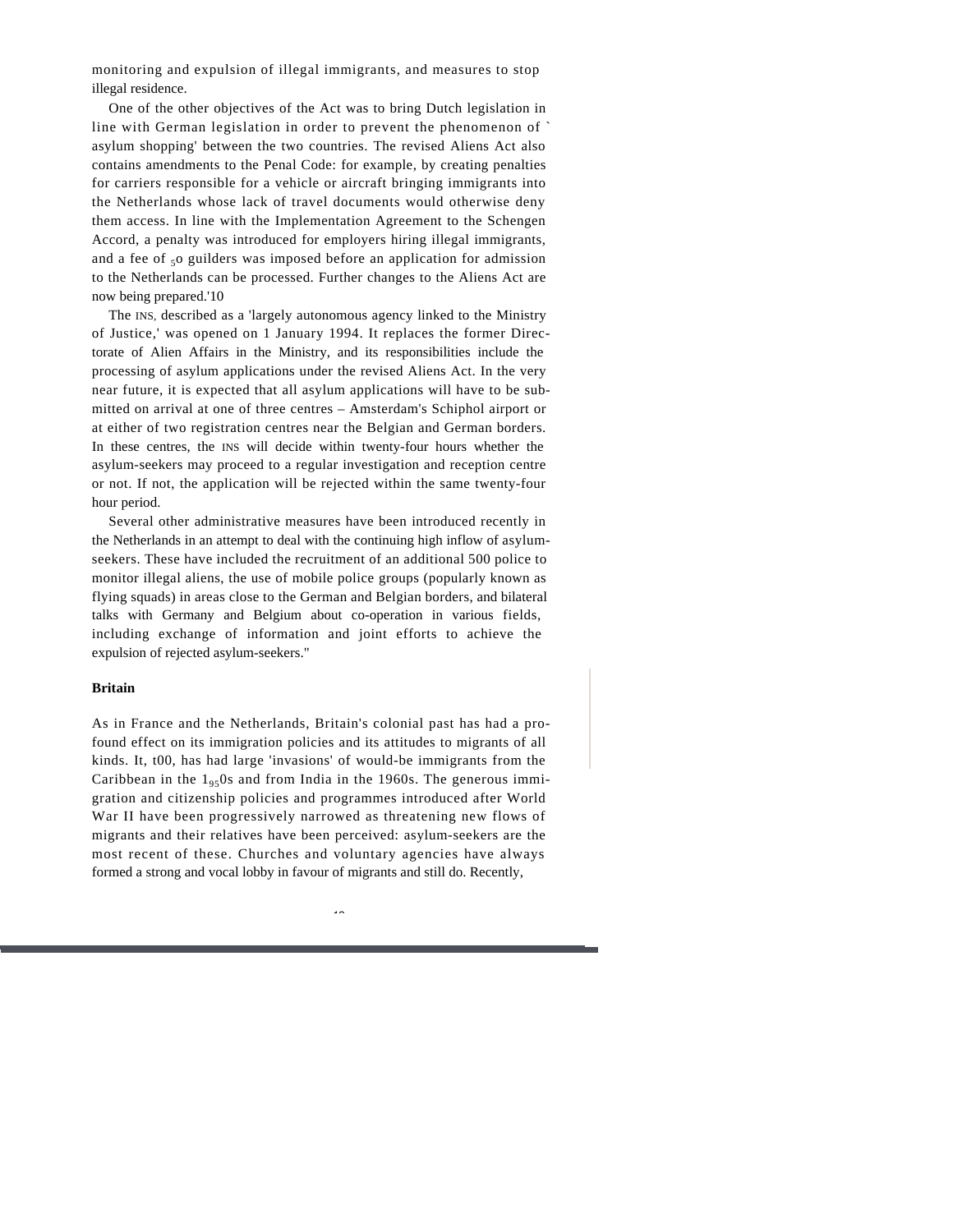as in other receiving countries, many asylum-seekers have contrived to stay in Britain partly by the usual method of prolonging appeals, but mainly because it was so difficult and troublesome to expel them.

The Immigration and Nationality Department of the Home Office reports that for most of the 1980s the number of asylum-seeker applications was steady at around 45,,000 a year. Then came a steep rise to 11, 500 in 1989, 22,000 in 1990, and 45,,000 in 1991. Three-quarters of the applications are apparently made by people already in Britain and the other quarter at ports of entry, although the pattern differs amongst nationalities. It is reported that the proportion found to be genuine refugees has declined steeply in recent years – from some 50 per cent in the early 1980s to 25 per cent in the late 1980s to to per cent in 1991 and 5 per cent since then.12

Like other governments, Britain's Conservative government obviously decided to make a determined attack on the asylum-seeker problem. A new Asylum and Immigration Appeals Act became law on z6 July 1993, the second of two major asylum bills presented to parliament. The first, described by the *Independent* newspaper as 'this mean-minded little bill,' was dropped in February 1992 mainly due to bad timing in the run-up to a general election. But it had also aroused great wrath among the churches, voluntary agencies, lawyers, and others. The second Asylum bill did not have an easy ride either. The main focus of cross-party criticism was the removal of the appeal rights of short-term visitors and students refused entry to Britain and the tightening of appeal procedures for asylum-seekers in general. The government claimed that it had been forced to tighten the rules because at that time (January 1993) it was faced with backlogs of 56,000 undecided asylum cases and 26,000 immigration appeals. After acrimonious debates, the second bill was approved in the Commons by a majority of <sub>5</sub>0 votes and in the Lords. The *Guardian* head-line ran 'Asylum bill clears Commons under fire.'13

According to the Immigration and Nationality Department in Britain, the new legislation is part of a wider strategy designed to control the major increases in asylum seeking in recent years. This included increases in staff, detention facilities, and other resources. The principal aims of the strategy were: 1) to process 'post-asylum applications' much more quickly, hoping eventually that initial decisions would be taken within three months; 2) to streamline procedures and reduce complex judicial reviews, reflecting the benefits of the extension to all asylum applicants of the in-country right, in the new Act, to appeal against initial refusal to an independent special asylum adjudicator; and  $_3$ ) to continue to recognize genuine refugees but to remove a higher percentage of persons with unfounded claims.

The major provisions of the Act and subordinate legislation were: 1) The act introduced an in-country right of appeal for all asylum-seekers before removal from Britain. z) It provided for the rapid handling, including tight appeal time limits, of clearly unfounded cases such as frivolous or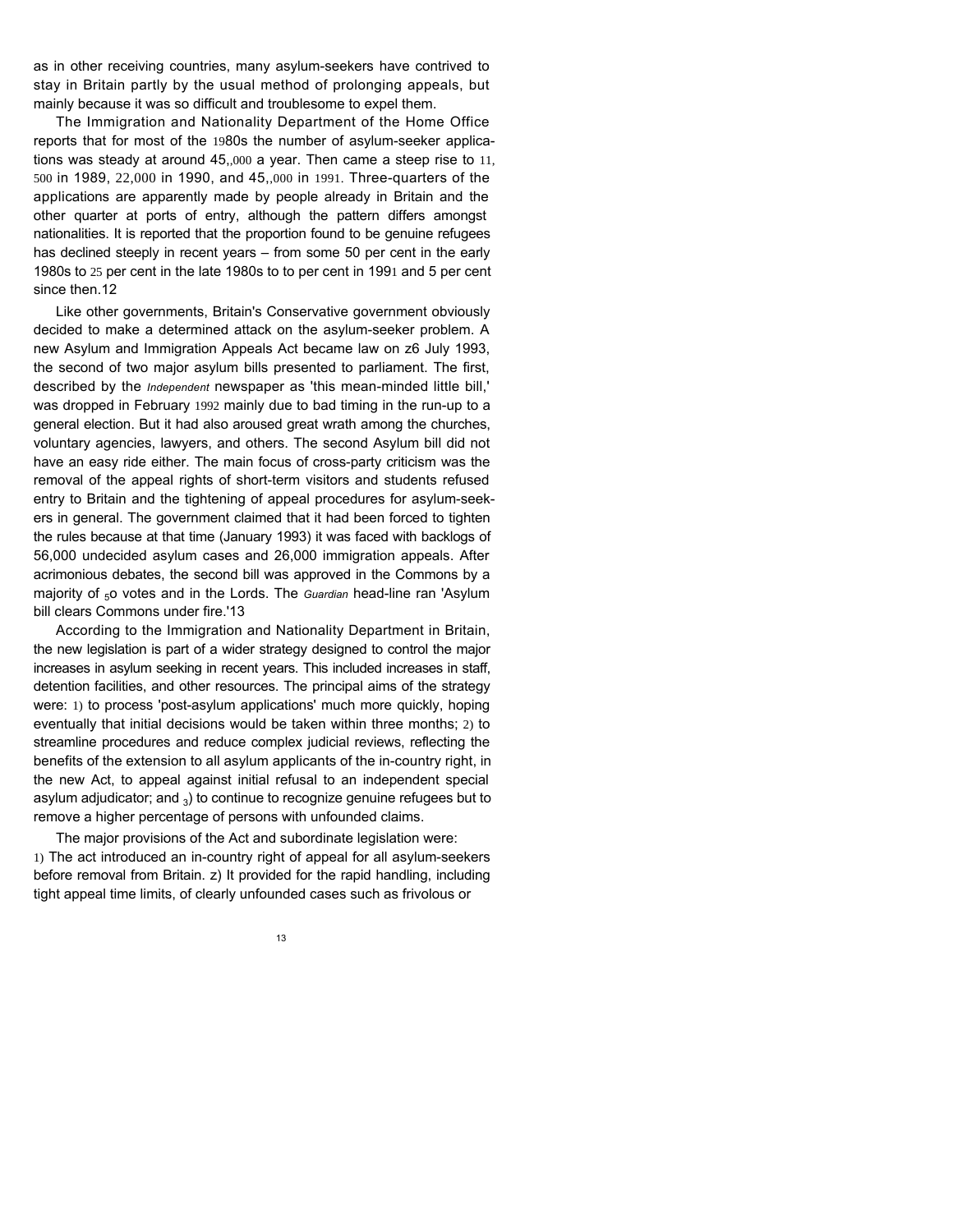vexatious applications and those where the claimant went initially to a safe third country where asylum could have been claimed.  $_3$ ) It introduced a power to fingerprint all asylum-seekers to deter 'fraudulent multiple applications.' <sup>4</sup> ) It allowed an existing leave to enter or remain to be curtailed, and a deportation decision to be served when an asylum claim is rejected. The act also amended the Immigration (Carriers' Liability) Act  $1<sub>9</sub>8<sub>7</sub>$  and provided that if the Secretary of State was satisfied that there was a safe country to which an applicant could be sent, his application will normally be refused without substantive consideration of his claim to refugee status."

The Immigration and Nationality Department reports that, on the whole, the implementation of the Act went sm00thly, and the new procedures are proving more efficient than the previous ones. The new system is being closely monitored and adjustments will be made where necessary.

We turn finally to North America where Canada and the United States have experienced the same sharp increases in the number of asylum-seekers but have retained some of their well-known characteristics as countries of immigration. They t00, however, have tightened or are tightening their asylum laws and procedures to limit the flow.

#### **Canada**

Canada has experienced a milder public reaction to asylum-seekers than some of the countries discussed and has not appeared to feel particularly threatened or overwhelmed by them. Canadians are, after all, used to large numbers of immigrants and refugees (the official target for  $1_{995}$  is 190,000 to 2.15,000); and Canada does have the saving grace of immense spaces, even though immigrants rarely settle there, much preferring to live comfortably in Toronto, Montreal, or Vancouver. Canada, according to the former Chairman of the Immigration and Refugee Board, 'is one ]of the] few countries committed to receiving newcomers as a welcome and valued resource,' although that may not always be the case.

Until very recently, public concern about asylum-seekers in Canada focussed on whether they were getting a fair deal before the Immigration and Refugee Board which is responsible for asylum-seeker hearings, and whether the (generally very capable) Board members who conduct these hearings were behaving responsibly towards them. Recently, however, the press and the public have become very agitated about a small group of violent crimes committed in Ontario by former immigrants due for deportation but still in Canada. This is seen as a failure on the part of immigration officials to deport, or to deport quickly enough, rejected immigrants and asylum-seekers with criminal records.16 As always in time of recession, from which Canada is now emerging, there is also fairly serious discussion in the press from time to time about Canada's high intake of immigrants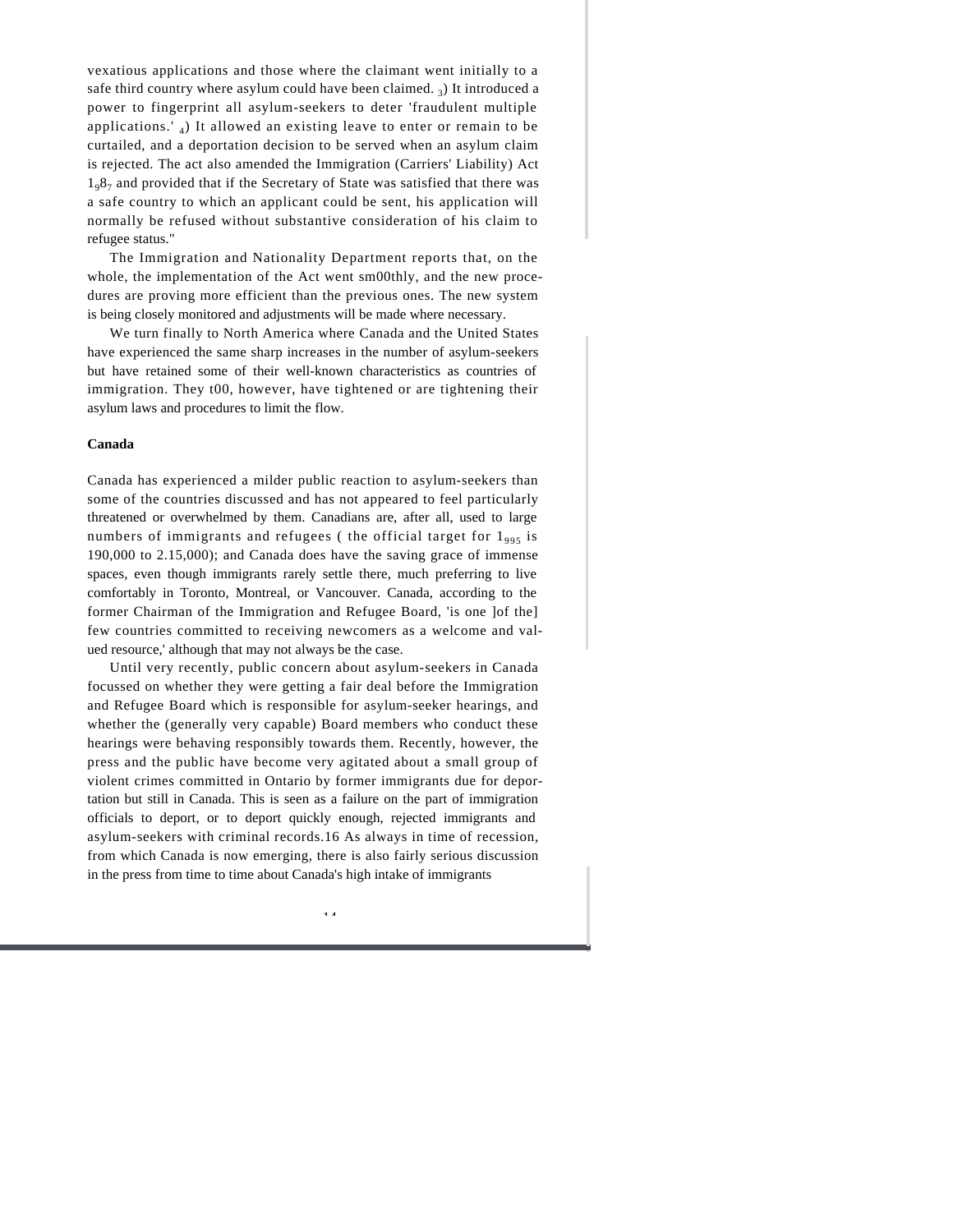and refugees, and whether or not this should be cut in light of continuing high unemployment (10.3 per cent in September 1994).

Despite a lack of obvious public concern and although ministers and politicians have rarely discussed the asylum-seeker problem in its international context, the present Canadian government and its officials have been very interested in the Informal Consultations described here and have done their best to support their growth and development. In recent years, all Canadian governments have had a close and co-operative relationship with UNHCR. Today, the Canadian government is taking a keen interest, as an observer, in the Dublin and Schengen agreements.

Perhaps the major problems for Canada today and in the near future are whether its present system of refugee status determination is still appropriate, whether its acceptance rate is too high and seriously out of line with rates in other countries, and whether it all costs too much – raising the question of whether in today's world this is the right way to spend money on refugees (from whatever cause).

Canada's excellent Immigration Act of  $1_{97}6$ , which made profound changes in its immigration, refugee, and asylum policies, created a Refugee Status Advisory Committee to recommend decisions on refugee status to the minister. But there were many stages through which claim to refugee status could pass, sometimes taking up to three years or more. Consequently, as numbers began to mount, the committee and all its works were swamped, and by the end of 1988 there was a backlog of 6o ,o 00 undecided cases. From then on, the numbers of claimants increased as dramatically as elsewhere to a high of 37,700 in 1992.

It was all clearly too much for the Refugee Status Advisory Committee, and, after several studies and reports, a new system of refugee status determination was devised. The government acted quickly. On 5 May 1987, the Minister of Employment and Immigration tabled a bill in the House (bill  $C_{55}$ ) to establish a new system for Canada and to amend the 1976 act accordingly. It came into force on 1 January 1989. Its immediate effect can be seen in the reduction in 1993 claims to 20,500.

The amended act created a new, independent body – the Immigration and Refugee Board – with two divisions, an Immigration Appeal Board to deal with immigration matters and a Convention Refugee Determination Board to deal with refugee claims. (The act also strengthens the law in relation to companies transporting illegal immigrants.) With some minor changes mainly designed to speed up the process, the Convention Refugee Determination Board operates in the same way today It is a very civilized system, one of the best created recently on the international scene. It provides a reassuring legal framework for asylum-seeker hearings conducted by board members. It protects the legal rights of the claimant, and it creates an atmosphere which encourages a careful and informed examination of the case. The only problem with it is that the acceptance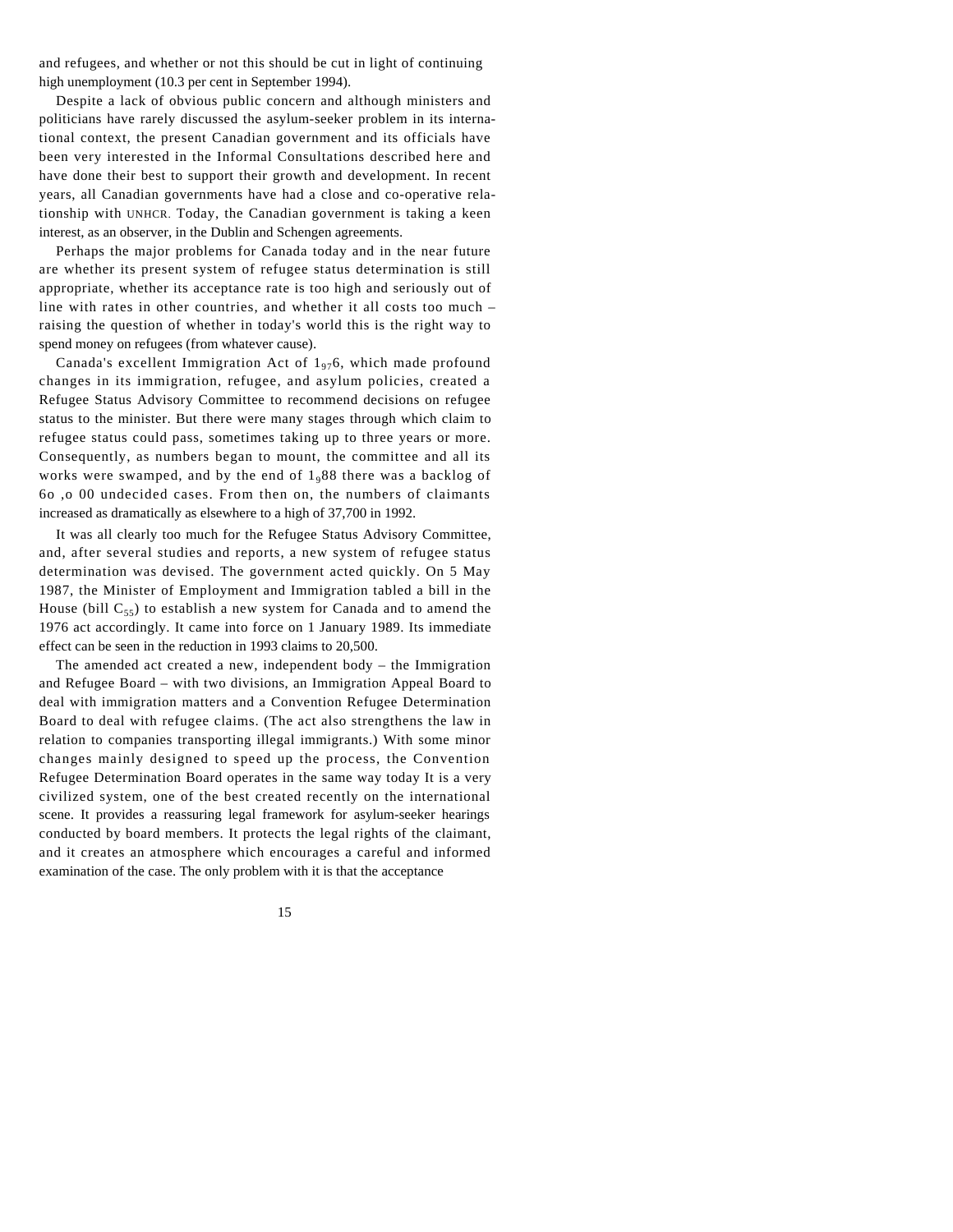rate or refugee recognition rate has been very high  $\zeta_0$  per cent in 1990,  $6_4$  per cent in  $1_{99}1$ ,  $_{57}$  per cent in 1992, and  $_{5}1$  per cent in 1993). Some countries (including the United States whose acceptance rate was 4.8 per cent in 1991) have claimed that the whole system is t00 lenient,' that it lets the side down, just when the members of the European Union and the other participating members of the Informal Consultations (whose acceptance rates are much lower) are trying, each in their own spheres, to harmonize their asylum policies and procedures. Other critics have argued that the Canadian system in not a refugee status determination system at all. It is a parallel immigration process which provides an easier way of getting into Canada for self-selected individuals than the regular immigration programme.17 So far the Canadian government, while co-operating with the Informal Consultations, seems unmoved by these criticisms and has just made  $57$  appointments to the Immigration Board (including 18 reappointments), which seems to indicate that at least its short-term future is reasonably secure.

#### **The United States**

Of the seven highly developed, industrialized states discussed here, the United States probably faces the most difficult task in managing the vast numbers of visitors and migrants arriving at its borders each year. Whether it is Cuban refugees trying to cross the Straits of Florida in makeshift rafts, or boatloads of Chinese asylum-seekers appearing in American waters, or Mexicans who succeed in crossing the Rio Grande despite the efforts of the Border Patrol, or simply the millions of tourists, temporary visitors, business people, students, and prospective immigrants who arrive annually at its ports of entry, the task is daunting.

The United States admitted about 22 million foreigners in 1993. An additional 800,000 were admitted as legal immigrants or refugees. Illegal immigrants are estimated at z00,000 to 300,000 per year, although many think the number is far higher. Between October 1993 and June 1994,  $10<sub>4,4</sub>1<sub>7</sub>$  applications for asylum were filed, the largest numbers coming from Guatemala and El Salvador.

Legal immigration to the United States is governed by the Immigration and Nationality Act, as amended in 1965,  $1_{97}6$ , and  $19_{7}8$ . Many will remember the 1965 amendments which abolished the national origins quota system in use since the  $1<sub>9</sub>20s$ . At present, legal immigrants are admitted to the United States under two broad categories: immediate relatives of United States citizens and special admission groups; and others admitted for family reunification or on the basis of their employment profile. Immediate relatives include spouses, unmarried minor children, and parents of adult citizens. They are exempt from numerical restriction. The second category of potential immigrants is subject to a worldwide ceiling of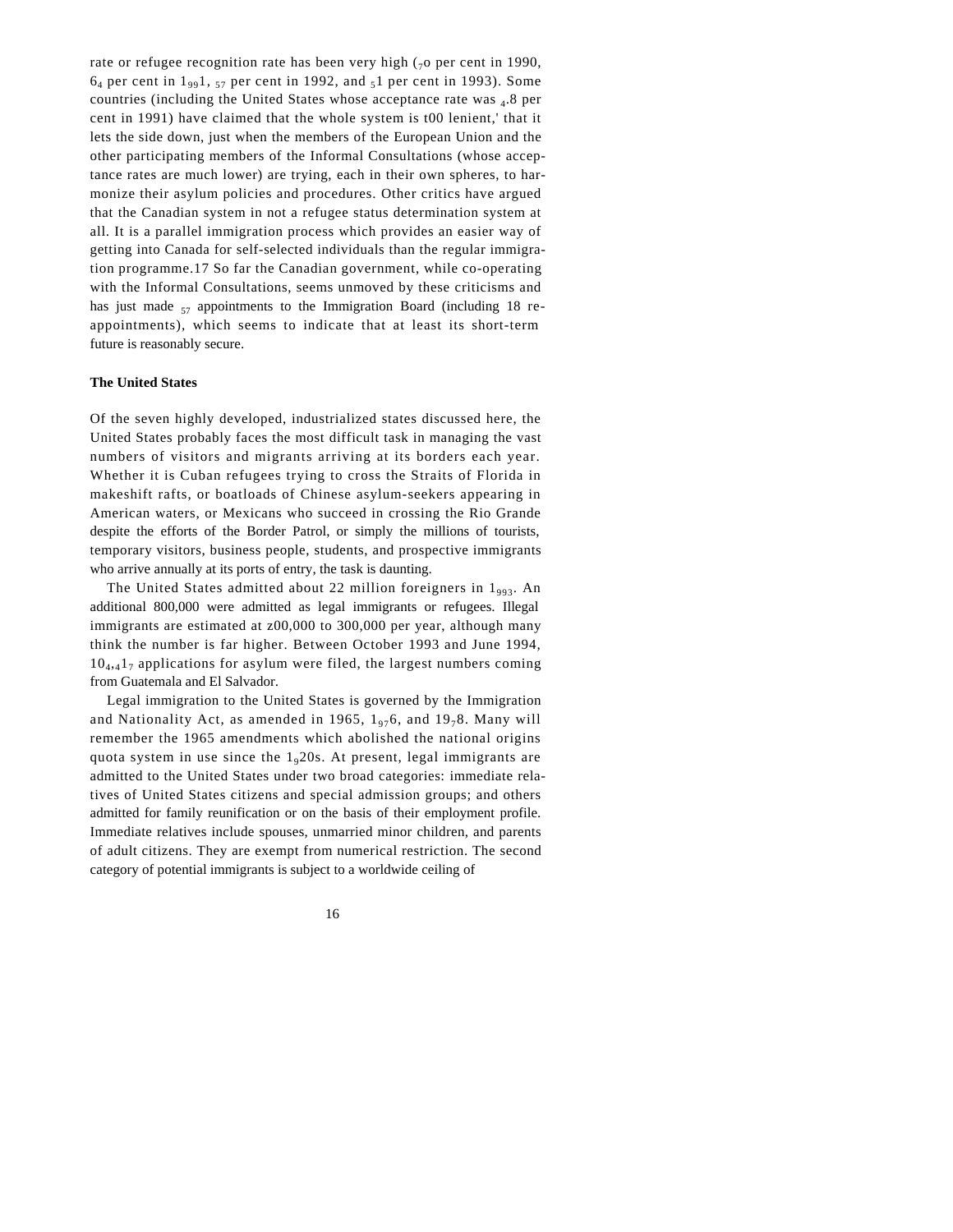270,000 and a single country ceiling of 20,000. It is also subject to a preference system which further limits the numbers allowed entry within the prescribed categories.

A formal United States refugee policy is a fairly recent development. The Refugee Act of  $1_980$  was designed to provide permanent authority both for the admission of and assistance to refugees. The act incorporated into law a definition of a refugee similar to the one in the United Nations Convention on Refugees. As far as numbers are concerned, the President, in consultation with the Judiciary Committees of the House of Representatives and the Senate, can decide the number of refugees to be admitted in any given year.

The administration of the Immigration and Nationality Act is the responsibility of the Immigration and Naturalization Service (INS), an agency of the Department of Justice which is responsible for both immigrants and refugees. It determines the admissibility of all immigrants and nonimmigrants seeking entry to the United States. It adjudicates asylum claims and processes refugees for admission, deciding whether an individual meets the statutory definition of a refugee. It is also responsible for apprehending, detaining, and deporting illegal aliens if necessary. But major changes are now under way in the enforcement area.

On 2<sub>7</sub> July 1993, after the February bombing of the World Trade Center in New York, President Clinton asked Congress for more money and new laws to tighten United States borders against illegal immigrants, to speed interviews of people seeking political asylum, and to let the government have the same t00ls it uses against organized crime to fight foreign gangs promoting illegal immigration. Part of his speech read as follows:

(My) decision to push for this legislation was prompted in part by the World Trade Center bombing which showed how porous the American immigration system is, but it was also an attempt to meet what is likely to be one of the biggest domestic challenges the country will face in the 19<sub>9</sub>os: how to stem the increasing flow of illegal immigrants while maintaining the fundamental American commitment to legal immigration and legitimate political refugees ... the kind of practices that are manifest in who can get into this country on an airplane, what kinds of illegal smuggling can go on, and the fact that our borders leak like a sieve: those things cannot be permitted to go on in good conscience.'"

Several months later, on z February 1994, Attorney General Janet Reno announced at a special news conference a comprehensive two-year plan to increase immigration enforcement, streamline certain procedures, and encourage aliens to naturalize. An increase of over 1,000 border patrol agents at the southwest border was planned by the end of 1995. The INS plans to focus the new agents along the border where the greatest number of undocumented aliens cross. During the first year the new agents will be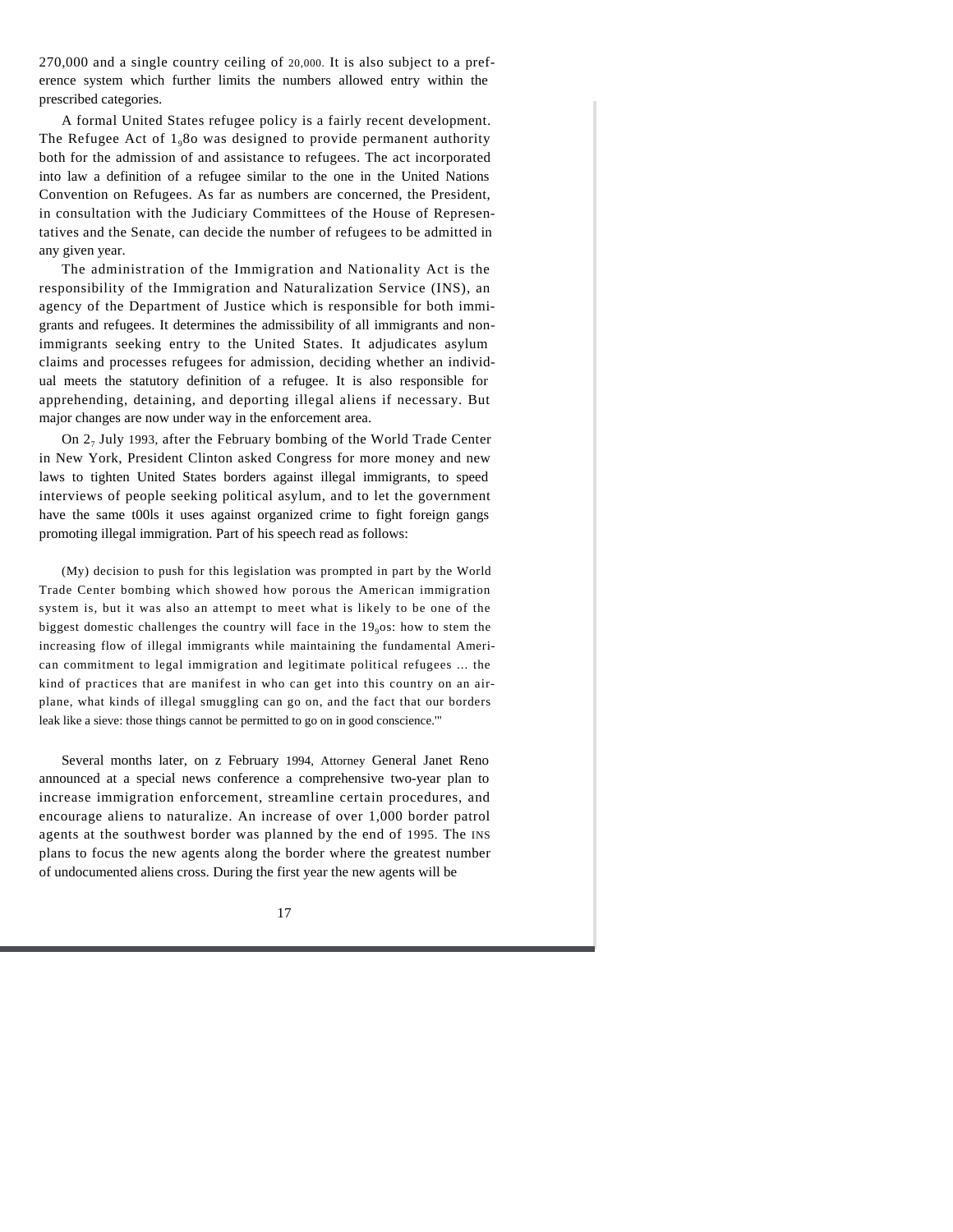stationed at the border alongside San Diego, California, and El Paso, Texas, where  $6<sub>5</sub>$  per cent of apprehensions now occur.

Accompanying the Attorney General at the news conference were the newly appointed Commissioner of the INS, Doris M. Meissner, and several members of Congress. Later Ms Meissner gave details of the proposed regulations which INS would be issuing in the near future to reform the asylum application and adjudication system. They were designed, she said, to deter spurious asylum claims while preserving protection for legitimate refugees. She noted that the most serious problem now facing the asylum system was the substantial backlog of pending cases which had grown exponentially over the past three years. At the end of 1993, it stood at  $330,000$  and was growing at a rate of about 10,000 a month. It might reach  $_{45}$ 0,000 cases by September 1994 (the end of the financial year in the United States). The INS does not expect to eliminate the backlog completely until the year 2000, assuming no new crises occur to divert asylum resources.

Other proposed changes included: twice as many asylum officers by early 1995 to enable the six and a half hours now spent on each case to be reduced to two and a half; more immigration judges; additional automation of the asylum processing system and better electronic identification procedures. The INS also plans to begin to crack down on 'unscrupulous preparers of so-called boilerplate asylum applications' which do not contain sufficient information to establish eligibility for asylum. Ms Meissner noted that the INS is seeing many 'carbon copy' applications containing virtually identical information, except for the applicant's biographical data. According to one news report, in one month in California the INS received almost 1,000 identical applications prepared in storefronts. In addition, the INS and Justice Department plan to b00st funds, allotted to identify and deport criminal aliens, by over  $\frac{1}{55}$  million. As in Canada, there is much anxiety about criminal aliens who should have been deported, but contrive in some way or other to stay. The numbers in the United States are, of course, much larger. The goal is to deport up to 20,000 additional criminal aliens each year, primarily through an expanded institutional hearing programme, in which immigration judges will conduct deportation hearings of criminal aliens while the aliens are still in federal or state prisons.19

#### : *Some Conclusions*

Several useful conclusions can be drawn from this short examination of the effects of the asylum-seeker movement in Europe and North America. We can also get some idea from this experience of the shape of things to come in international migration in the early years of the next century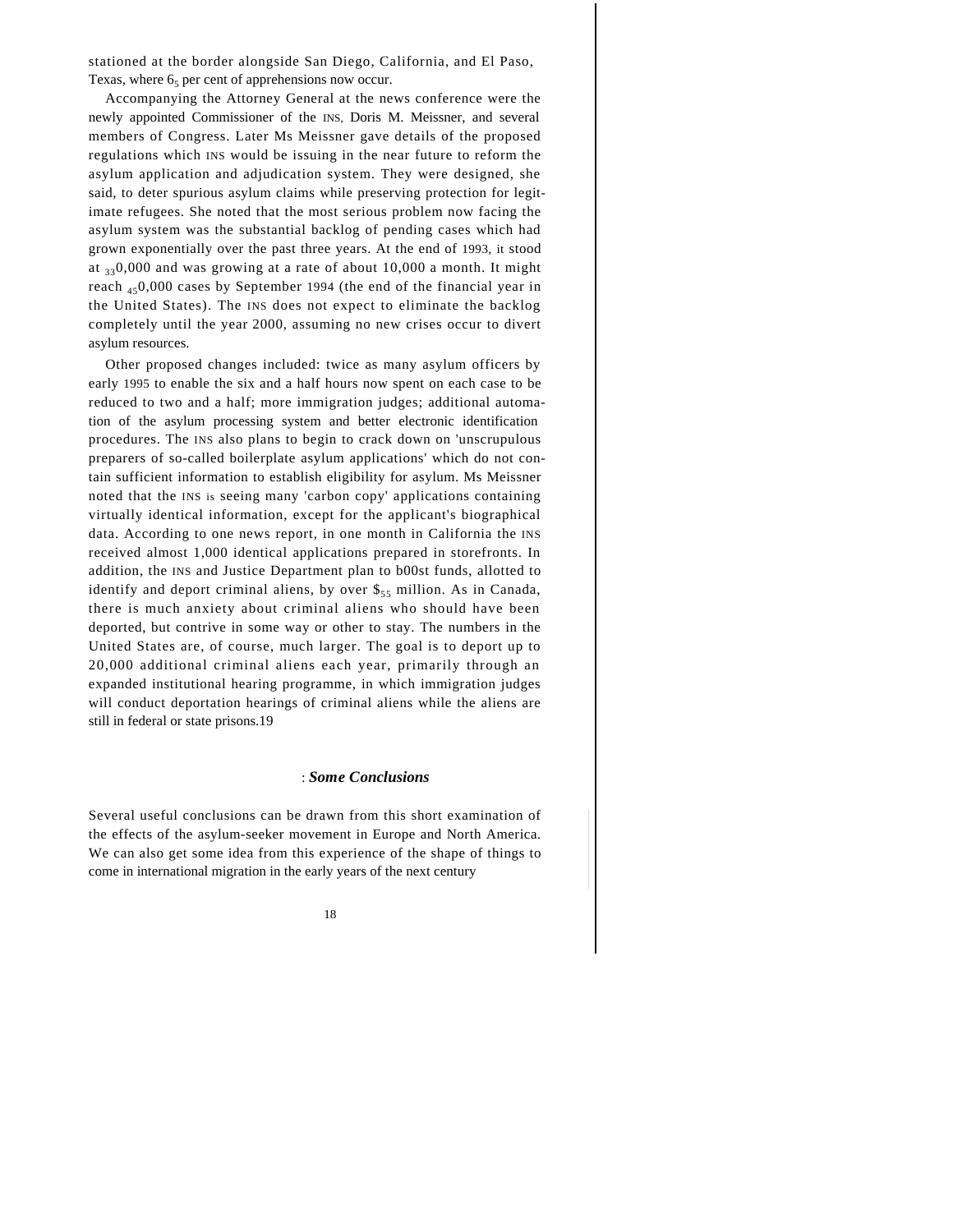Most of those who have been professionally involved with asylumseekers in the countries discussed here seem to believe that, with a growing world population and ever faster travel, international migration will simply get more complex and difficult in the next century, and more people will want to move for economic reasons. Princeton N. Lyman, when director of the Bureau for Refugee Programs at the State Department, said:

the distinction between refugees and migrants will be ... one of the most difficult issues to address. Already in Europe, Canada and the u.s. the asylum process has become entwined with the movement of people from desperately poor as well as repressive countries ... It is also becoming clear that those of us who are charged with the protection of refugees cannot address adequately the major refugee issues of the next decade, if we do not take into account the pressures and direction of general migration. The refugee population that has characterized the international scene since World War II is likely to change radically in the next few years. We will be moving into a different era with new root causes and a different political framework.20

This surely means that we must enlarge our long-debated but never developed definition to cover the full range of persons of 'potential international humanitarian concern."' Do we need a category now for refugees from poverty?

As migration movements converge, as they are doing today, do our traditional ideas of refugee protection need developing t00? It is certain that population movements of various kinds are now a matter not just for immigration departments but for foreign and economic policy, and must be related to development aid, economic development, and international trade. Do we want and would it be feasible to have a world in which population movements are forbidden and all those who attempt to change countries are regarded as fraudulent or dangerous? The lessons of immigration do not show that a fortress mentality on the part of governments is desirable. They do show that sensible controls, g00d management, and public consultation are the only way to achieve liberality and peace of mind for the public.

Consultation should be emphasized. Current intergovernmental and bilateral consultations are very important and must be continued. They have taken a long time to achieve, but today, with greater enthusiasm for multilateralism on the part of many governments, they are seen as serving a very useful purpose. It should be said, however, that so far this has been a government exercise exclusively. The public has been left out and, in many countries, has not even been made aware that these international consultations exist. In the main, ministers and politicians have discussed international migration in very limited national terms, bearing only local political considerations and precautions in mind. But this has meant that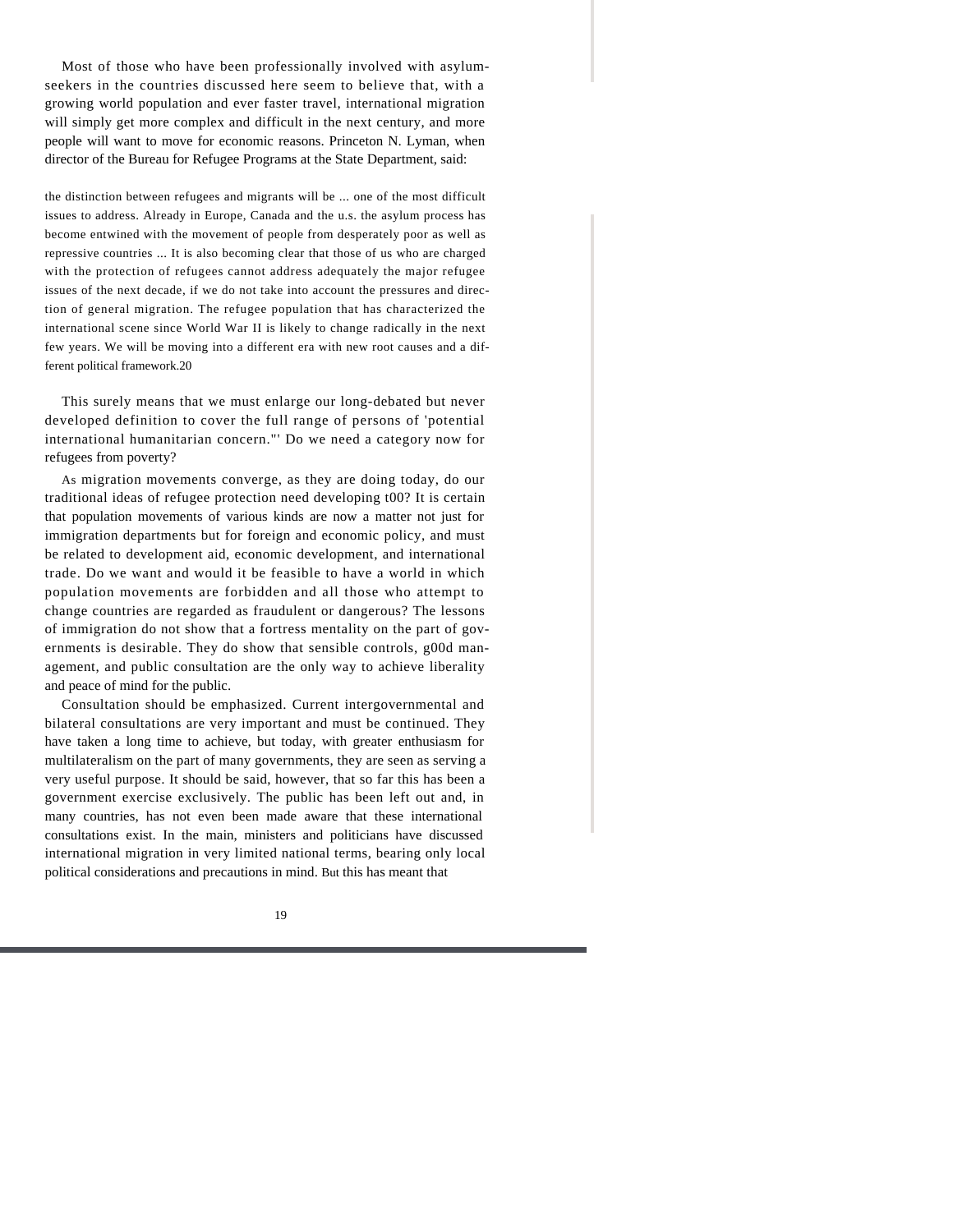the public so easily sees itself, with consequences that we know only t00 well, as the main victim of unexpected migration and refugee movements, not as one country among many dealing with the same situation. Means should be found now to bring the public, or some elements of it, into these consultative activities, thereby enabling them to understand the realities of international migration in our changing world.

#### **Notes**

- 1 The number of refugees, t00, has increased at a phenomenal rate. UNHCR'S estimate of world levels today is close to 23 million, excluding an estimated z6 million 'internally displaced' people driven from their homes by war, massacre, and famine. *Globe and Mail* (Toronto), 8 September 1994.
- 2 The shipping of illegal emigrants to the United States was described recently as 'among China's thriving export businesses.' *Economist,*  25 June 1994, 33.
- 3 UNHCR was established under a statute adopted by the United Nations in 195o and opened its headquarters in Geneva in January 1951 at a time when almost all refugee activity was centred in Europe. The Canadian office of UNHCR was opened in Toronto in 1961 and moved to Ottawa in 1971.
- 4 Canada has been a member of this Committee since 1951.
- 5 lOM, formerly known as ICEM (the Intergovernmental Committee for European Migration) and later as ICM (the Intergovernmental Committee for Migration) was founded in Brussels in 1951. It is located in Geneva and has always worked closely with UNHCR. For a fuller discussion of tOM and Canada's relations with it, see Freda Hawkins, Critical Years *in Immigration: Canada and Australia Compared* (Montreal and Kingston: McGill-Queen's University Press 1989), 160-4.
- 6 COM (94), 23 final, Brussels,  $2_3/02/1994$ .
- 7 Swedish Ministry of Culture, *Immigrant and Refugee Policy* (Stockholm 1993), 23.
- 8 *Manchester Guardian Weekly,* 31 March 1992.
- 9 *Economist,* 6 July 1994, 41.
- 10 The Immigration and Naturalization Service, The Asylum *Procedure the Netherlands,* The Hague, 1994.
- 11 The Immigration and Naturalization Service, 25 July 1994.
- 12 Immigration and Nationality Department, The Home Office, Britain, 9 June 1994.
- 13 *Guardian,* 12 January 1993.
	- 14 Immigration and Nationality Department, The Home Office, 9 June 1994.
- 15 R.G. Fairweather, Conference of the Intensive Program in Immigration and Refugee Law, Osgoode Hall Law Sch00l, North York, 27 April 1990.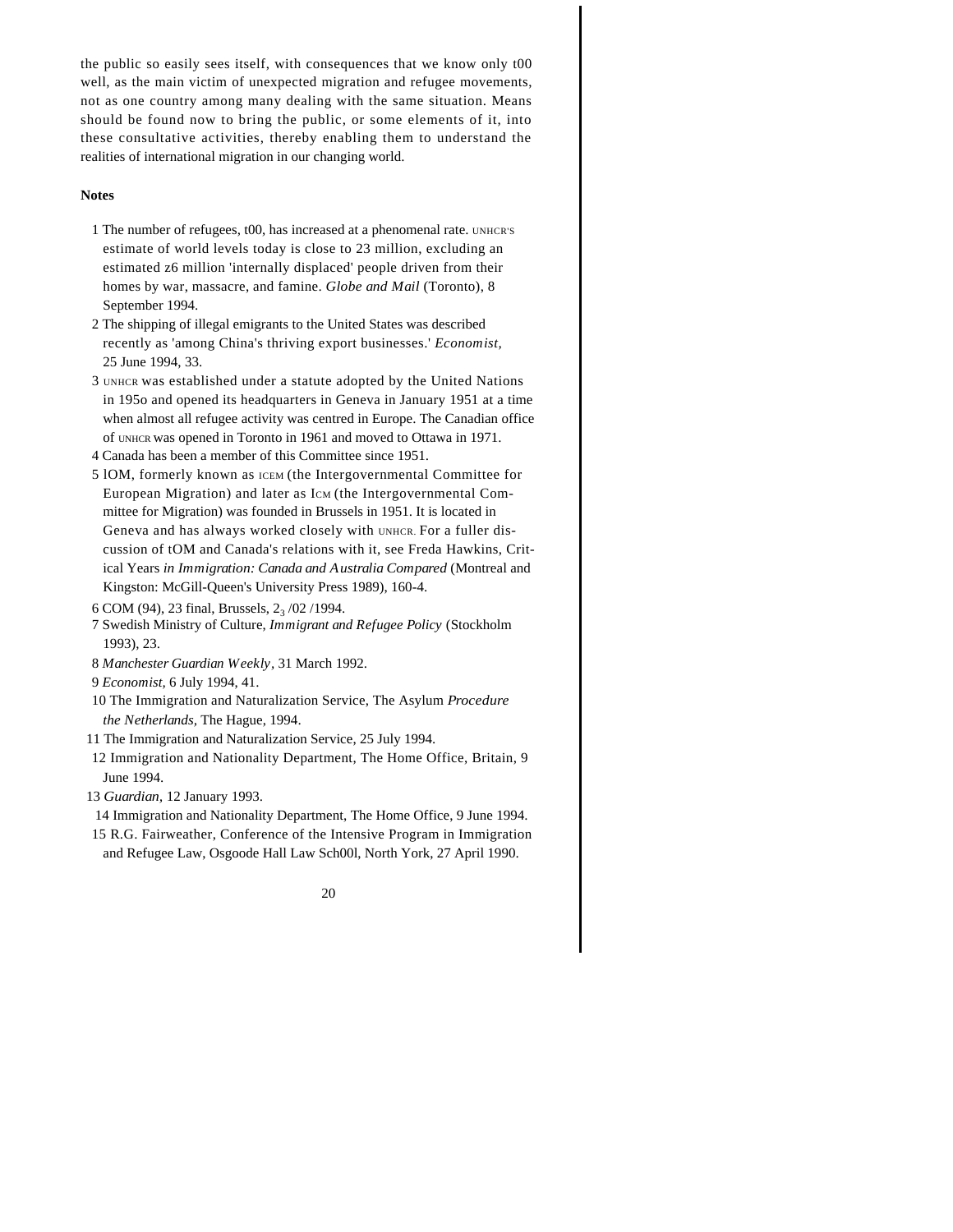- 16 New regulations have been introduced to deal with those with serious criminal records, as well as failed refugee claimants who are still in Canada – now thought to be about 25,000.
- 17 See Daniel Stoffman, 'Pounding at the gates,' Toronto Star, 20 September 1992.
- 18 *New* York Times, 28 July 1993.
- 19 *Interpreter Releases,* Report and Analysis of immigration and nationality law, 71: 6 and 7 (7 and 14 February 1994), Washington, DC.
- 20 Princeton N. Lyman, Conference on the New Foundation for the u.s Immigration System, Department of Labor, Washington, DC, 20 September 1991.
- 21 See Gregg A. Beyer, Improving *International Response to Humanitarian Situations,* Refugee Policy Group, Washington, DC, December 1989.

FREDA HAWKINS is an Emeritus Professor of Political Science, University of Toronto, and an academic specialist on Canadian immigration and international migration. Her most recent work is a comparative study of Canadian and Australian immigration entitled *Critical*  Years *in Immigration: Canada and*  Australia *Compared* (McGill-Queen's 1989).

The author would like to thank the Informal Consultations in Geneva, the International Centre for Migration Policy Development in Vienna, the European Union, and the Benelux Union, as well as the countries whose asylum policies are described here, for kindly supplying information for this paper.